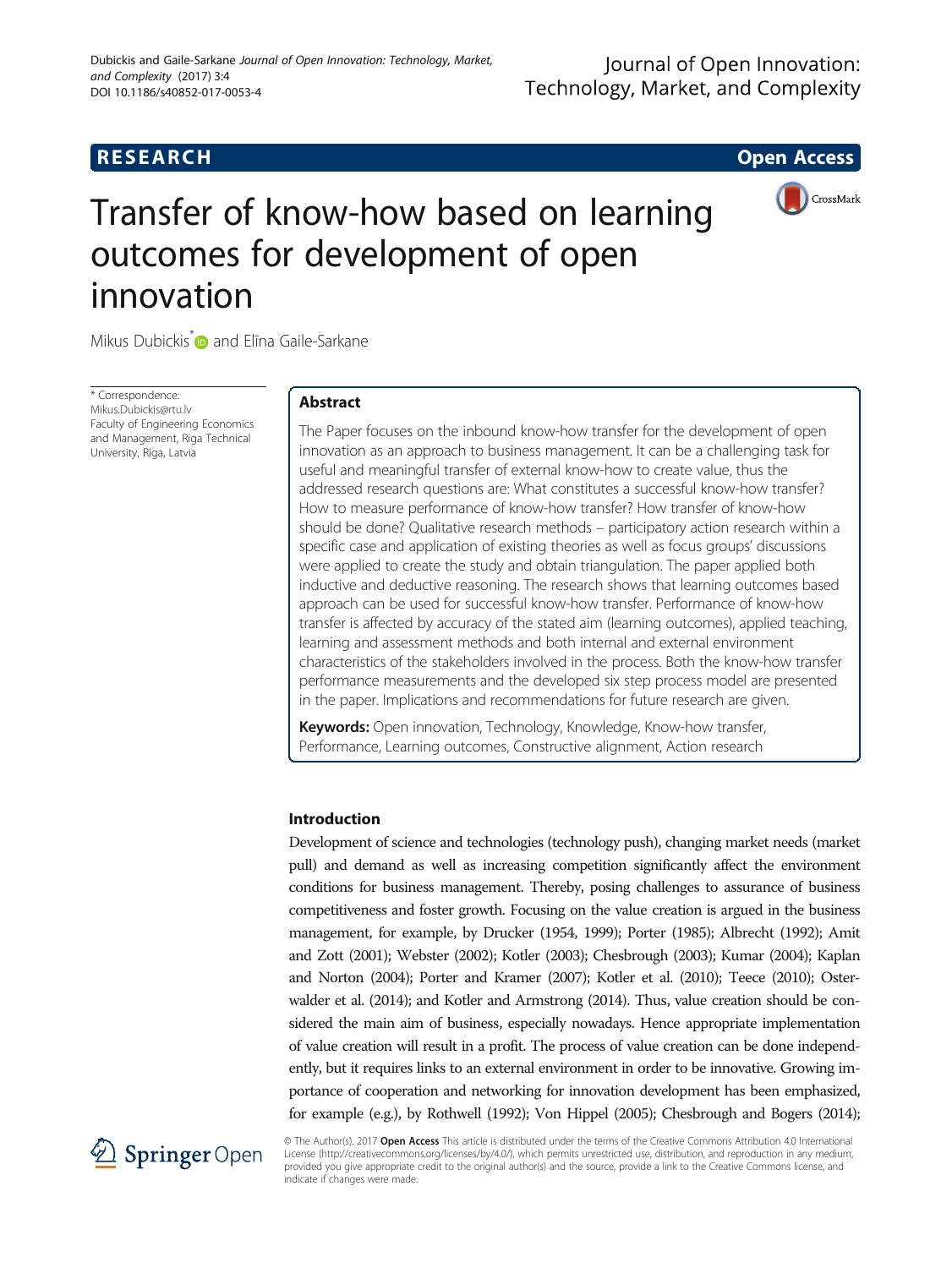Nieminen and Lehtoranta [\(2015\)](#page-17-0). Furthermore, development of electronic environment has extremely broadened opportunities for networking and collaboration compared to the situation few decades ago. Various forms of open systems can take place in business. For the Paper's purpose the open innovation concept introduced by Chesbrough [\(2003\)](#page-16-0) is used as the context. Chesbrough [\(2003](#page-16-0)) explains the ways how to capture value from technology and argues the possibility to create more value from external sources. Laursen and Salter [\(2006](#page-16-0)) argue that firms which are more open to external sources or search channels are more likely to have a higher level of innovative performance. They state that openness to the external sources allows firms to draw in ideas from outsiders to deepen the pool of technological opportunities available (Laursen and Salter, [2006\)](#page-16-0). Open innovation motivates managers to explore entirely new ways of innovating with partner organizations and individual experts (Von Krogh, [2011\)](#page-17-0). Nevertheless, external sources need to be managed carefully (Laursen and Salter, [2006](#page-16-0)). The concept of open innovation has been used widely since its introduction, although the ideas behind it have been discussed before, for example, see Open Systems Model introduced by Quinn and Rohrbaugh [\(1983\)](#page-17-0), which arose between 1951 – 1975 (LaChapelle, [2008\)](#page-16-0). Thus, the concept of open innovation is not without criticism (see e.g. Trott and Hartman, [2009](#page-17-0); Groen and Linton, [2010](#page-16-0); Altmann and Li, [2011](#page-15-0)). However, it appears to be one of the most influential widely used concepts that has emerged recently.

Importance of readiness to adopt new ideas and change has been emphasized (see e.g. Weiner, [2009](#page-18-0); Combe, [2014](#page-16-0)). It should be considered that the institutional learning is much more difficult than the individual learning and the ability to learn faster than your competitors may even be the only sustainable competitive advantage (De Geus, [1988](#page-16-0)). Despite the end of Moore's law (Waldrop, [2016;](#page-18-0) Bright, [2016](#page-15-0); Technology Quarterly, [2016;](#page-17-0) Simonite, [2016](#page-17-0)) the amount and availability of data, information and knowledge nowadays is growing faster than ever (see e.g. Big Data Universe Beginning to Explode, [2012;](#page-15-0) Schilling, [2013](#page-17-0); Big Data, for better or worse [2013](#page-15-0); Gunelius, [2014](#page-16-0); Turner et al., [2014\)](#page-17-0), thus knowledge management issues matter more than ever before. Considering that, our memory has some limits (Miller, [1956](#page-17-0); Cowan, [2010](#page-16-0); Woollaston, [2016\)](#page-18-0), the interest in what we are able to do instead of what we know is rising. Furthermore, Spady ([1994\)](#page-17-0) argues that having learners do important things with what they know is a major step beyond knowing itself. According to Capturing The Value [\(2015\)](#page-15-0) organizations which have formal knowledge transfer processes perform better. However, useful and meaningful transfer of the external know-how to create value can be a challenging task because the current practice of know-how transfer often is still rather content oriented and not towards the outcomes. Thus, outcomes-based approach is considered to be tested in this Paper. The aim of the research is to develop a know-how transfer framework. It leads to the research questions: What constitutes a successful know-how transfer? How to measure performance of know-how transfer? How transfer of know-how should be done? In order to confirm the research problem, the first of two focus group discussions with the experts involved in the process of know-how transfer was conducted in December, 2015.

#### Literature review

#### Technology transfer and open innovation

Technology transfer is emphasized as an important driver in innovation and the creation of sustainable growth (Allen and O'Shea, [2014\)](#page-15-0). It is a special and difficult type of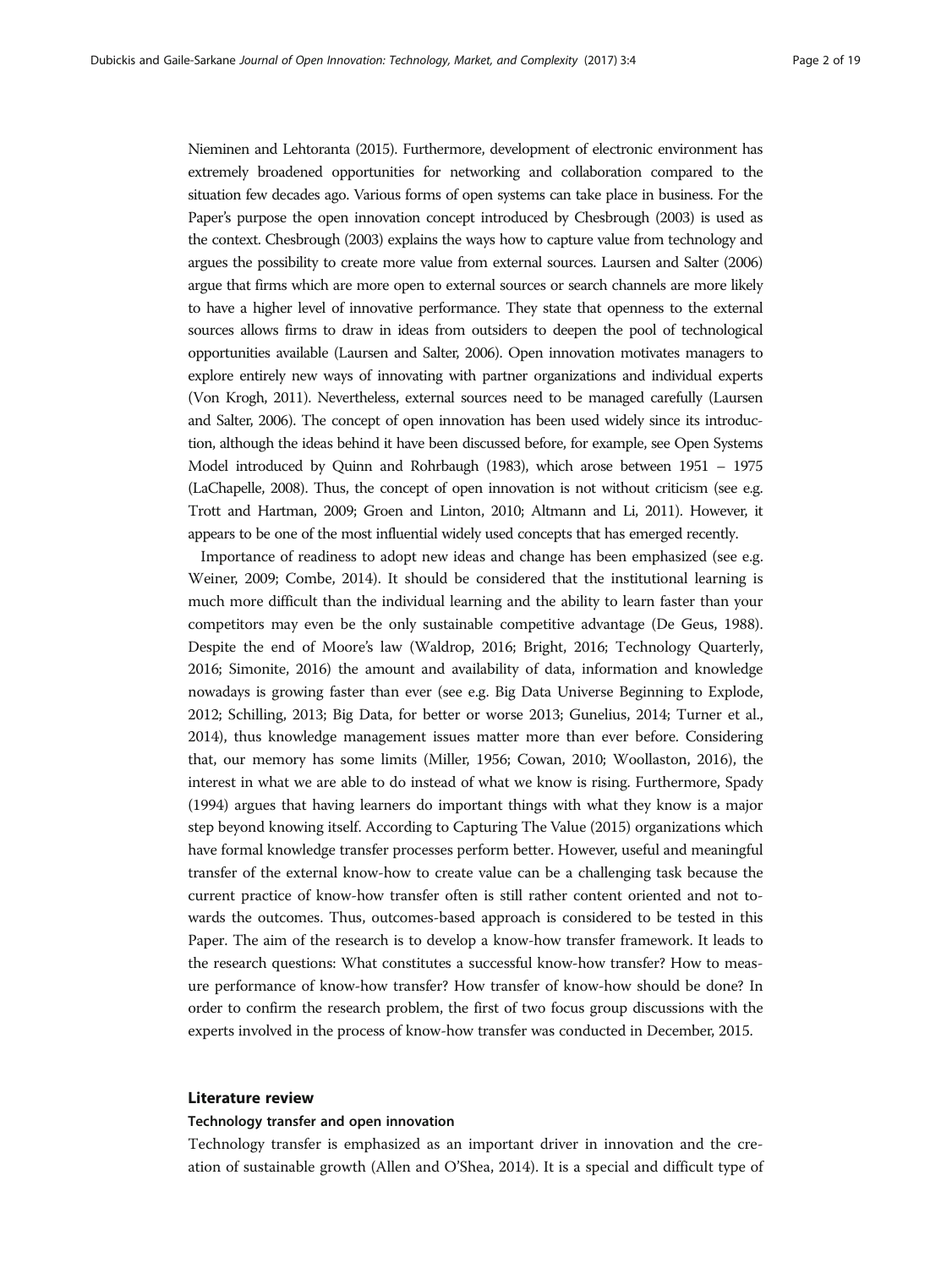communication process (Rogers et al., [2001\)](#page-17-0) and has been approved as an important task within different fields of research as well as in regulation and policy planning documents (Dubickis and Gaile-Sarkane, [2017](#page-16-0)). Technology Transfer is seen as an adoption of innovation made by another organization (Rogers, [1962](#page-17-0) cited in Sazali and Raduan, [2011\)](#page-17-0), an application of technology to a new use or user (Gee, [1981](#page-16-0) cited in Sazali and Raduan, [2011](#page-17-0)) and also defined as the transfer of a technology, technique, or knowledge that has been developed in one organization and then transferred to another where it is adopted and used (Melkers et al., [1993](#page-17-0) cited in Phillips, [2002\)](#page-17-0). Dubickis and Gaile-Sarkane ([2015](#page-16-0)) identify Technology Transfer as a process of change both – Outbound Technology Transfer and Inbound Technology Transfer. Clarifying the notion of open innovation, Chesbrough and Bogers ([2014](#page-16-0)) conclude that open innovation ought to be conceptualized as a distributed innovation process that involves purposively managed knowledge flows across the organizational boundary and define the main types of open innovation – Outside-In (inbound), Inside-Out (outbound), combined Coupled type and the associated mechanisms, including pecuniary and non-pecuniary flows. Know-how as one of the forms of technologies to be captured within open innovation is mentioned (Chesbrough and Di Minin, [2014;](#page-16-0) Vanhaverbeke and Chesbrough, [2014\)](#page-17-0), but not discussed explicitly. This could be due to the fact that the essence of the concept is assumed to be more or less clear to the reader. Following the meaning of the words in the concept, essentially it can be supposed that the concept of know-how characterizes a certain level of knowledge about the way how something should be done or a particular competence in other words. However, apprehension and comprehension of the concept might differ with different groups of stakeholders and the society.

#### Learning process and application of learning outcomes approach to know-how transfer

Researchers have distinguished many systems of learning theories into behaviorism, humanism, cognitivism and constructivism based on historical development in changes of understanding (Schunk, [2012](#page-17-0) cited in History of Learning Theories, [2014](#page-16-0)). Although, these theories explain how individuals learn and they are often applied in the field of education, the concept of learning organization has been emerging rather recently in the field of management and organizations. Daft [\(2010\)](#page-16-0) indicates that challenges in today's environment are leading to changes in organization design and management practices - many managers are redesigning companies towards the learning organization, which is characterized by a horizontal structure, empowered employees, shared information, collaborative strategy and an adaptive culture. By extrapolating different conceptualizations, Seidle [\(2013](#page-17-0)) defines organizational learning as the generation of new knowledge or insight that facilitates either new behaviors (actual or potential) or the improvement of existing ones. Cameron and Green ([2009](#page-15-0)) emphasize that learning is not just an acquisition of knowledge, but the application of it through doing something different. Several forms of organizational learning have been described in the literature – for example, Seidle [\(2013\)](#page-17-0) distinguishes three specific forms:

- 1) experiential learning, which occurs when organizations obtain new knowledge through direct experience with a given practice or technology (processes of trial-and-error and experimentation);
- 2) vicarious learning organizations learn by making inferences or attributions related to activities observed in other firms;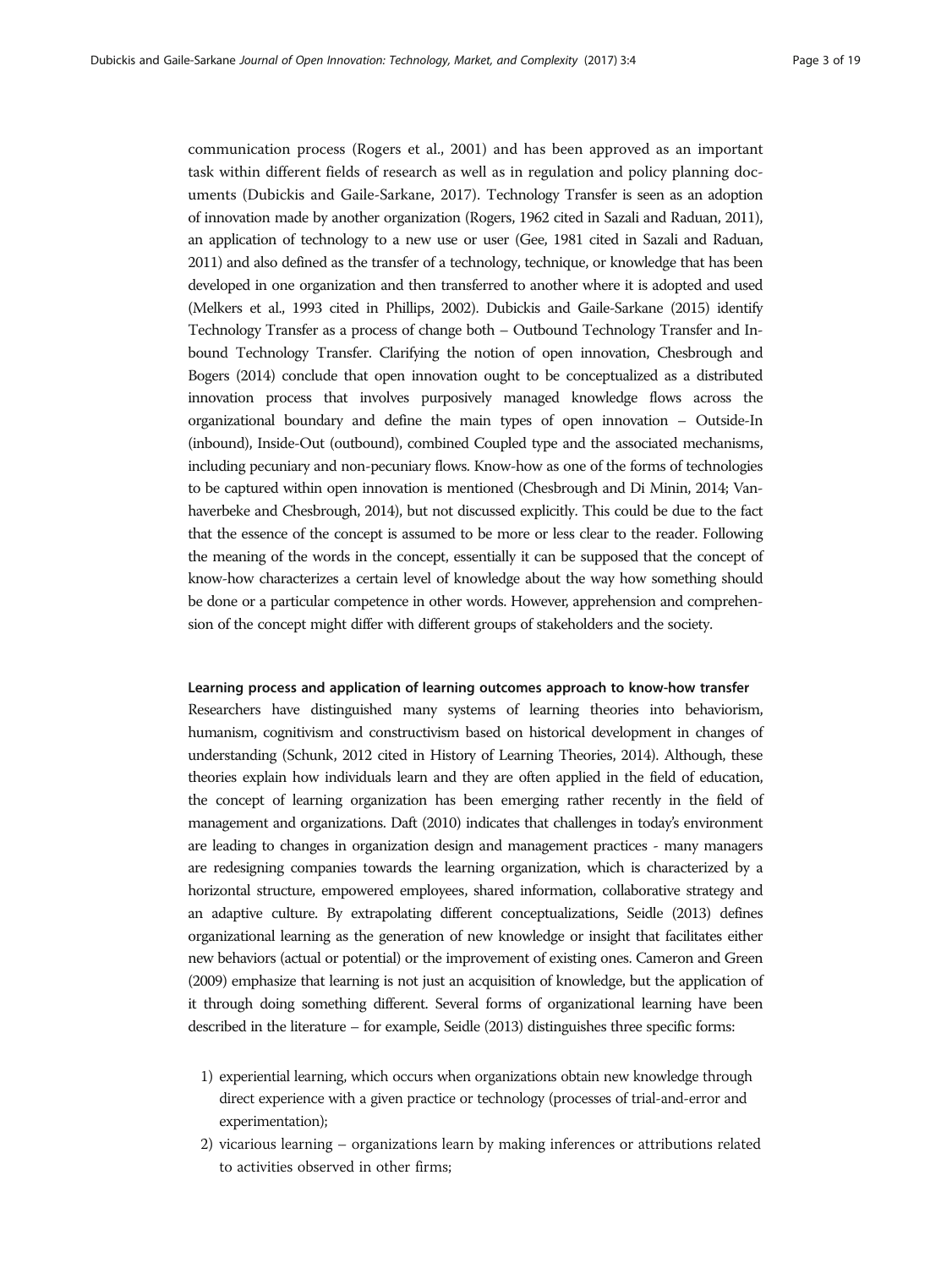3) inter-organizational learning occurs when formal collaborations with other firms – strategic alliances, joint ventures, and other contractual partnerships – draw new knowledge into firm boundaries.

Whereas the learning process itself can be characterized for example by the Experiential Learning Model (Kolb, [1976](#page-16-0)) and Shewhart Cycle for Learning and Improvement – the PDSA Cycle (Deming, [1993](#page-16-0)), which both suggest that learning is an iterative process.

Ang and Joseph ([1996\)](#page-15-0) believe that Learning outcomes are the consequences of the Organizational Learning and Learning Organization. Kennedey ([2009\)](#page-16-0) outcome-based approach traces back to the work of the behavioral objectives movement of the 1960s and 1970s in the United States. He states that one of the advocates of this type of teaching was Robert Mager who proposed the idea of writing very specific statements about observable outcomes (Kennedey, [2009](#page-16-0)). Whereas Spady ([1994\)](#page-17-0) argues that outcome-based systems go back at least 500 years to the craft guilds of the Middle Ages in Europe. As contemporary examples of outcome-based models Spady [\(1994](#page-17-0)) mentions technical training programs in the military, flight schools, ski schools, professional licensure of doctors, lawyers, cosmetologists and any other area of learning where clearly defined competence and performance are essential to carrying out a role effectively. Standardization of production including the field of education in order to become more productive might be the hindering factor to a development of application of learning outcomes based approach (Spady [1994](#page-17-0)). Though, where it has been implemented, outcome based education has had a significant and beneficial impact (Harden, [2002\)](#page-16-0). Learning outcomes help to tell learners what is expected of them more precisely, make it clear what learners can hope to gain, know where learners stand and accordingly ensure that appropriate teaching and assessment strategies matched to the intended learning outcomes are applied (Jenkins and Unwin, [2001](#page-16-0)). Adam ([2004\)](#page-15-0) argues that learning outcomes highlight the relationship between teaching, learning and assessment as well as promote the reflection on assessment and the development of assessment criteria, and more effective and varied assessment. These three method groups – teaching, learning and assessment in the literature are called Constructive alignment (Biggs, [2003](#page-15-0)). Considering definitions by Spady ([1994](#page-17-0)), Baume [\(2009](#page-15-0)) and a survey of literature (Kennedey, [2009](#page-16-0)) Learning outcomes are here defined as the statements of what knowledge, skills and attitudes the know-how receiver is able to demonstrate in behavior after the know-how transfer process is completed successfully.

Content analysis was performed with predefined categories (Carley, [1993;](#page-16-0) Ezzy, [2002;](#page-16-0) Bryman and Bell, [2015](#page-15-0)) of know-how concept to identify the theoretical applicability of Learning Outcomes based approach to a know-how transfer. Definitions of know-how concept were collected from 49 various sources. Analysis was done by both authors independently to ensure validity of the findings. The assigned codes were discussed and finally the agreed results were presented through consensus. Such attributes of Learning Outcomes as knowledge, skills, attitudes and behavior were applied as the coding categories. The collected and with predefined categories analyzed know-how definitions are listed in Table 1 (see Appendix). Frequency of the attributes of Learning Outcomes in the know-how concept is given (Fig. [1\)](#page-4-0).

The analysis reveals that not all attributes of learning outcomes are equally presented in the know-how definitions. It may be due to the simplicity of some definitions as well as historical development of the concept. A rather large number of definitions does not include the aspect of attitude, however 44% do, thus it is considered to apply Learning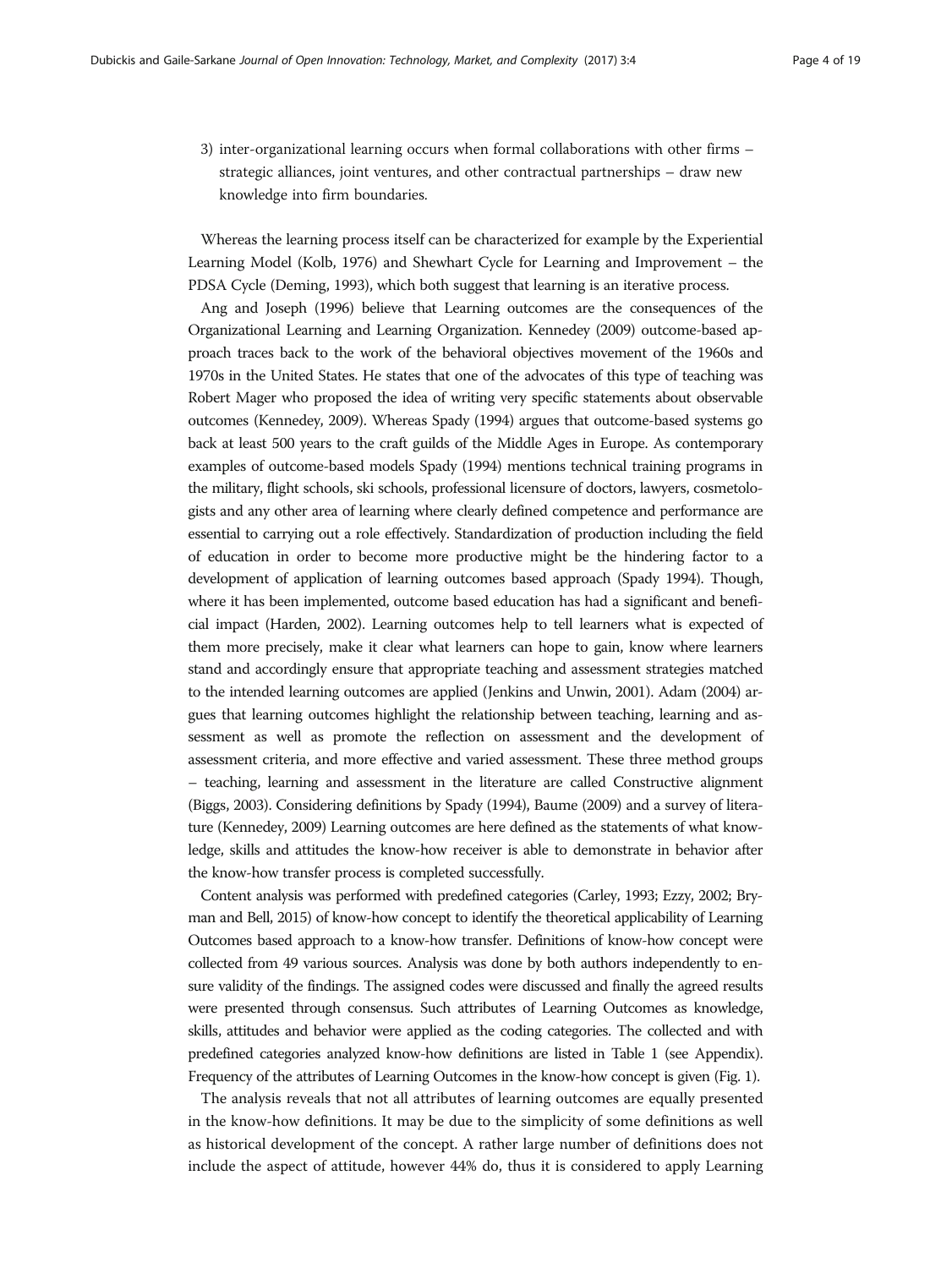<span id="page-4-0"></span>

Outcomes approach to know-how transfer and for the statements of the know-how transfer aim consider such attributes as knowledge, skills, attitudes and behavior.

#### Performance of know-how transfer

Questions which have become increasingly important during the last decades are measurement, indicators and statistics of innovation activity on the macro level, but there is no single truth about innovation indicators and there is room for various different and sometimes even conflicting ways of understanding and measuring of innovation (Nieminen and Lehtoranta, [2015\)](#page-17-0). In general, the innovation measurements are equally important both on the level of an organization and the state or region policy planning. The need for the distinction between different process effectiveness measurements is emphasized (e.g. Pennings and Goodman, [1976;](#page-17-0) Ostroff and Schmit, [1993;](#page-17-0) Marley, [2000](#page-17-0); Flay et al., [2005](#page-16-0)). However, a brief survey of the articles with "know-how transfer" in the title reveals that existing body of scientific knowledge about effectiveness measurements is relatively pure. There are articles that discuss effectiveness issues (e.g. Teece, [1981](#page-17-0); Jensen and Szulanski, [2007\)](#page-16-0), but do not provide equations to measure the performance of the transfer process.

#### Methods

The research problem outlined in the Paper is performance of know-how transfer and how the process of know-how transfer can be improved. The focus in the Paper is on the Outside-In (inbound) perspective on know-how transfer. Considering research questions, which seeks to explore, explain and understood phenomena, the Paper applies qualitative research methods. As know-how transfer is a teaching and learning process and the interest is not only in studying a particular problem but also in creating solutions, an action research approach (Lewin, [1946\)](#page-17-0) is used to perform a particular case study from January until April, 2016 in the manufacturing company which practices know-how transfer. This kind of research design enables co-researchers to step back cognitively from familiar routines, forms of interaction, and power relationships in order to fundamentally question and rethink established interpretations of situations and strategies (Bergold and Thomas, [2012](#page-15-0)). Bergold and Thomas ([2012](#page-15-0)) assume that in the best case, both science and practice benefit from the action research process. Particular research design has been found as useful for testing whether a specific theory and model actually apply to a phenomenon in the real world (Iacono et al., [2011](#page-16-0); Smith, [2016](#page-17-0)). Synthesizing ideas of McNiff et al. [\(1996](#page-17-0)) and McNiff and Whitehead ([2011](#page-17-0)) twelve steps action research model is provided. It includes activities as follows: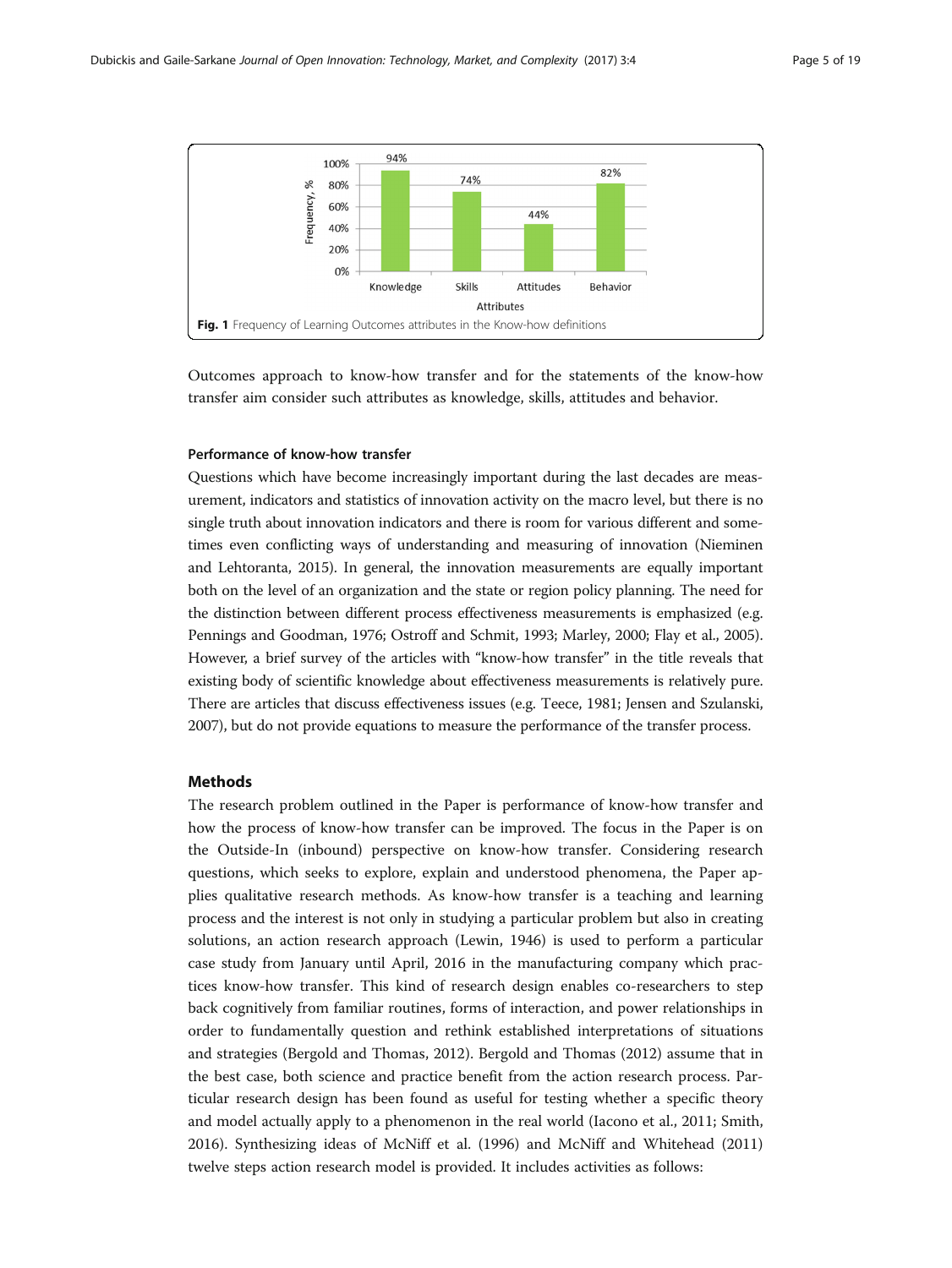- 1) To review current practice,
- 2) identify an aspect we want to investigate,
- 3) imagine a way forward,
- 4) try it out, and
- 5) take stock of what happens.
- 6) To modify what we are doing in the light of what we have found, and
- 7) continue with the action in this new way,
- 8) monitor what we do,
- 9) review and evaluate the modified action,
- 10) evaluate the validity of the claims to knowledge,
- 11) develop new practices in the light of the evaluation (McNiff and Whitehead, [2011](#page-17-0)), and
- 12) continue until we are satisfied with that aspect of our work (McNiff et al., [1996\)](#page-17-0).

Fals-Borda's [\(1995\)](#page-16-0) guidelines for field research and scientific reporting within participatory action research and three basic aspects – participation, action and research (Chevalier and Buckles, [2013](#page-16-0)) as well as ethical principles (Winter, [1996](#page-18-0); O'Brien, [1998](#page-17-0)) were considered during the research. Interviews and participant-observation (Yin, [2012](#page-18-0)) as data collection methods that are suitable for the organization's environment within action research case were applied. Existing theories were applied to the findings (Birks and Mills, [2015\)](#page-15-0) for the framework generation. At the end of the project, the second focus group discussion was conducted to validate the results (see Table 2 in Appendix) and to obtain the triangulation. Detail research protocol is not presented according to the agreement with the company studied in the Paper. As the Paper applies qualitative research methods, it should be considered that, generalizability of the findings is limited and results are subject to further research.

#### Results and discussion

#### Framework of know-how transfer based on learning outcomes

Current practice of know-how transfer in the company where action research was carried out is rather content and topics oriented and not towards a possible specifically defined attainable result. Accordingly, Learning outcomes approach was chosen to be tested, it allows to define the attainable results to improve the know-how transfer process. Therefore, understanding of stakeholders was essentially promoted but it became clear that understanding can differ essentially depending on both personal and environmental characteristics. The transfer methods (activities for both parties) were divided during the process to attain each specified result because the attainable results may be on various complexity levels. According to the observations and intervention within action research case study it is argued here that performance of the know-how transfer process is affected by variables as follows – accuracy of the stated aim (learning outcomes), applied methods and stakeholders' behavior (see Fig. [2\)](#page-6-0).

Formulation and implementation should be separated and both affect the successful attainment of the result (Mintzberg, [2000](#page-17-0)). People must know what, how and why to implement (Fifield, [2007\)](#page-16-0). For the statements of know-how transfer learning outcomes taxonomies presented by Bloom et al. [\(1956\)](#page-15-0), Simpson ([1972](#page-17-0)), Krathwohl et al. ([1964](#page-16-0)) or some of revised versions (O'Nelll and Murphy, [2010](#page-17-0)) are suggested. Constructive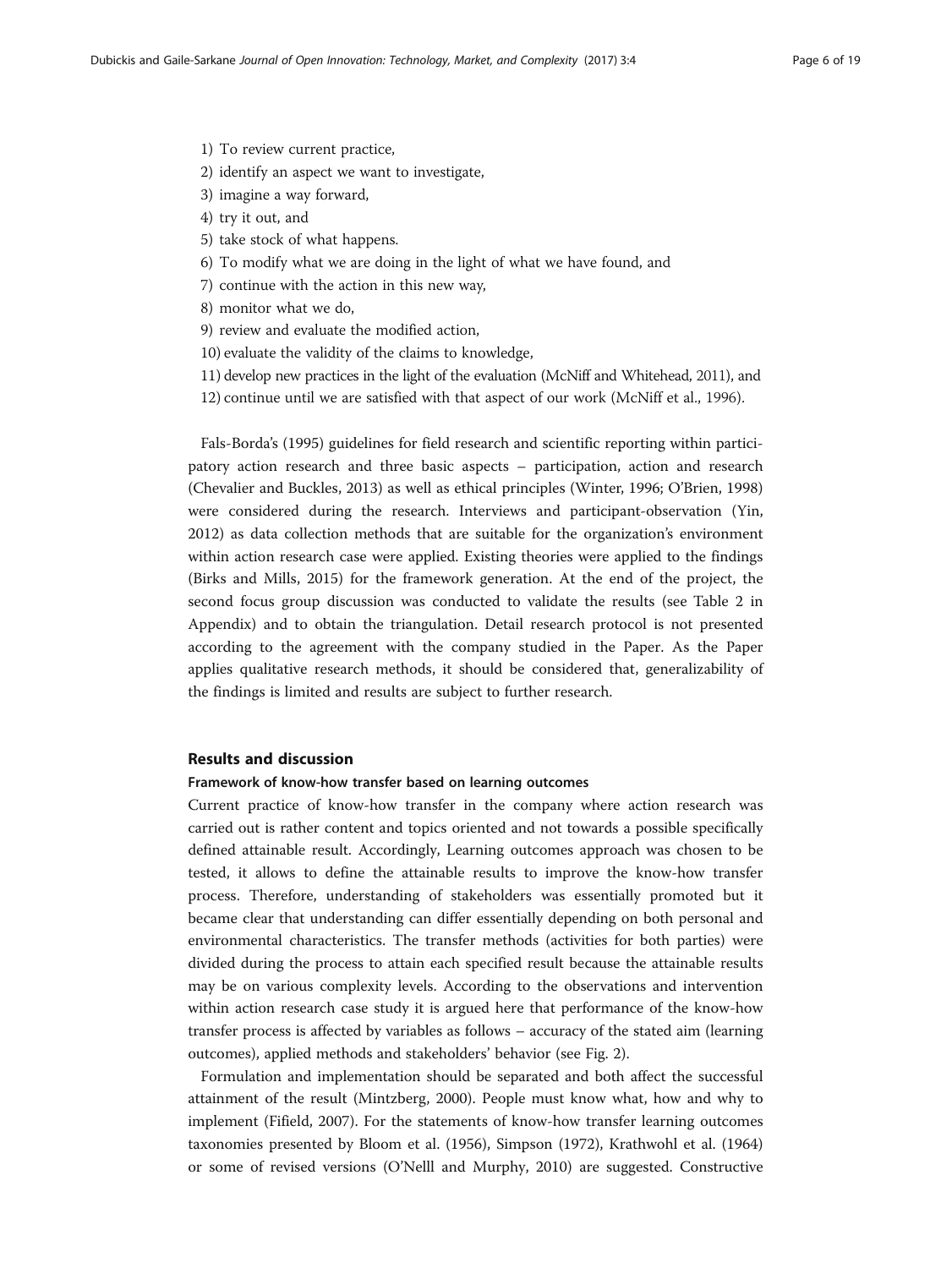<span id="page-6-0"></span>

alignment (Biggs, [2003](#page-15-0)) approach is suggested. It considers three groups of methods, which for the purposes of the Paper are applied as follows:

- 1) teaching methods, which in this case refer to what actions apply transferor,
- 2) learning methods actions which are applied by transferee, and
- 3) assessment methods actions applied to fix whether transfer has been done successfully.

The third variable within the developed framework is the stakeholders' behavior. Kurt Lewin ([1936](#page-16-0)) equation of behavior is adopted to explain characteristics affecting stakeholders involved in the process of know-how transfer. He argues that behavior is a function of the person and environment (Lewin, [1936\)](#page-16-0).

To illustrate the results of action research performed, following equations are developed:

 $KH = f(K, S, A),$ 

where

KH – Know-how to be transferred (the aim stated),

K – Demonstration of knowledge in behavior,

S – Demonstration of skills in behavior,

A – Demonstration of attitudes in behavior.

 $KHT = f(q_1K, q_2S, q_3A),$ 

where

KHT – Know-how transferred (the result achieved),

K – Demonstration of knowledge in behavior,

S – Demonstration of skills in behavior,

A – Demonstration of attitudes in behavior,

 $q_n$  – Coefficient of the achieved outcome.

 $M = f(T, L, A),$ 

where

M – A blend of applied methods,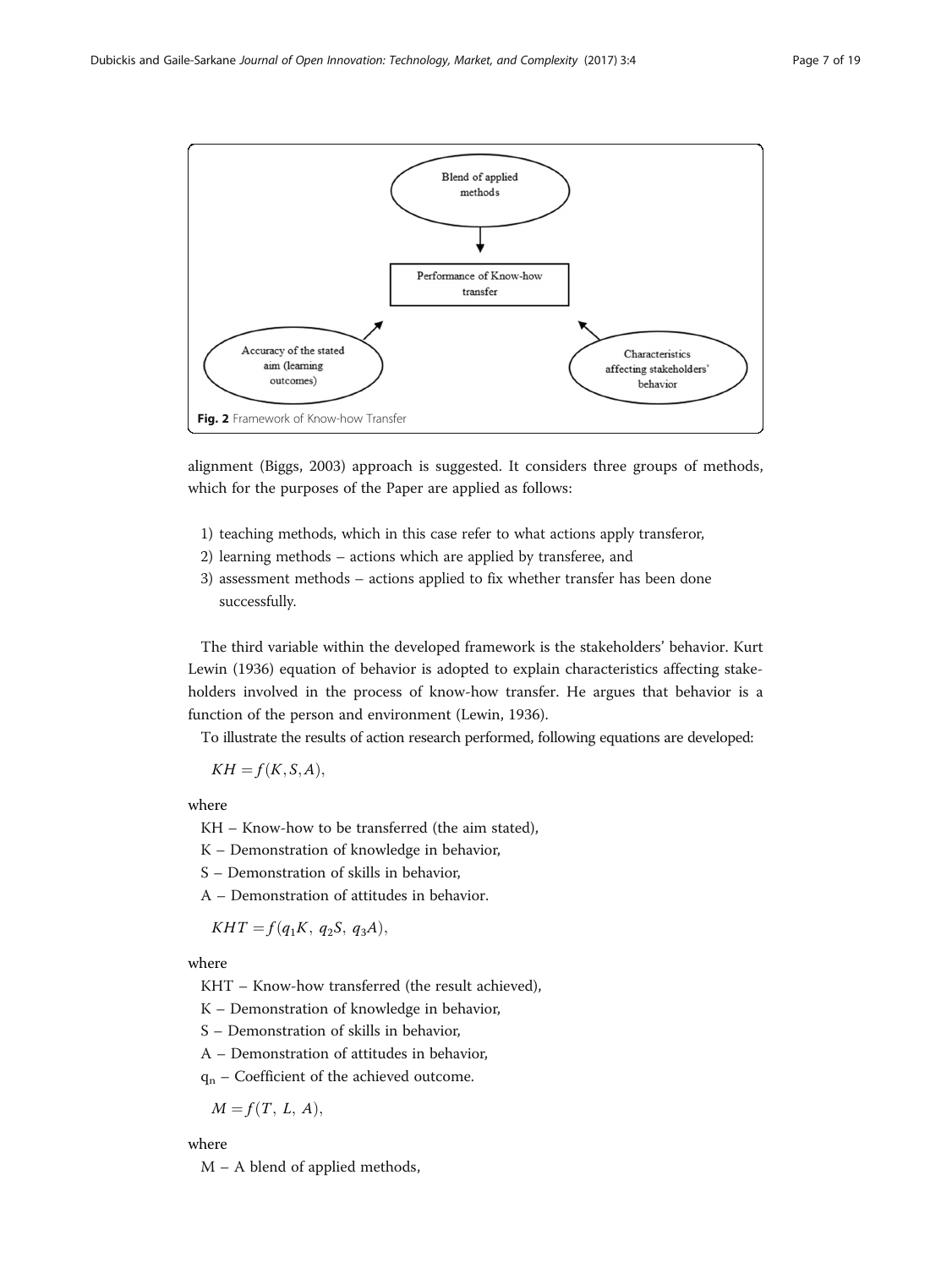- T Applied teaching methods,
- L Applied learning methods,

A – Applied assessment methods.

$$
STC = \sum_{i=1}^{n} (P_i, E_i),
$$

where

- STC A sum of characteristics affecting stakeholders' behavior,
- P Internal environment characteristics,
- E External environment characteristics.

The equations explaining variables which affect the success of the know-how transfer enable to perform the analysis and look for compensating elements if some of them are not strong enough. For example, the applied methods can and should be adapted considering the characteristics of the stakeholders involved in the process. Prior knowledge should be provided in case of lack of them etc.

#### Know-how transfer performance measurements

There are various performance measurement concepts in the literature. At the same time it is stated that misuse of different performance measurement notions are the cause for confusion (Tones and Tilford, [1994](#page-17-0); Pfefer and Salancik, [2003](#page-17-0); Roy, [2003](#page-17-0); Hutcherson, [2014](#page-16-0); Hockey, [2013](#page-16-0)), because they are not only used interchangeably but there are also different perspectives on each of them and, accordingly – definition. Therefore, complex approach to effectiveness measurements is applied in the Paper – effectiveness, efficiency and efficacy measurements are considered and specific definitions are adopted for the purposes of the Paper. Here the efficacy is defined as either power or capacity to produce the desired effect ([Efficacy, n.d.\)](#page-16-0), and as a result the following equation is designed:

$$
Efficacy = \frac{\sum_{i=1}^{n} (P_i, E_i, T, L, A)}{f(K, S, A)}
$$

It is suggested here to measure efficacy primarily before the start of know-how transfer project, because it is important to refuse the project on time if there is no capacity or the set objectives have to be reviewed. Also this equation can be complemented with the assumptions of Expectancy theory (Vroom, [1964](#page-17-0)) that is based on the idea that people believe there are relationships between the effort they put forth at work, the performance they achieve from that effort, and the rewards they receive from their effort and performance (Lunenburg, [2011\)](#page-17-0). Whereas during or afterwards the project it can be useful to consider rational use of resources. The efficiency for the Paper's purposes is defined as the ratio of the effective or useful output to the total input in any system ([Efficiency, n.d.](#page-16-0)). The equation describing the efficiency of know-how transfer is given as follows:

*Efficiency* = 
$$
\frac{f(q_1K, q_2S, q_3A)}{\sum_{i=1}^{n} f(P_i, E_i, T, L, A)}
$$

With the aim to understand how the effectiveness of know-how transfer could be measured, effectiveness for the purposes of the Paper is defined as the degree to which objectives are achieved and the extent to which targeted problems are solved [\(Effectiveness,](#page-16-0) [n.d.](#page-16-0)). The equation of effectiveness of know-how transfer can be defined as follows: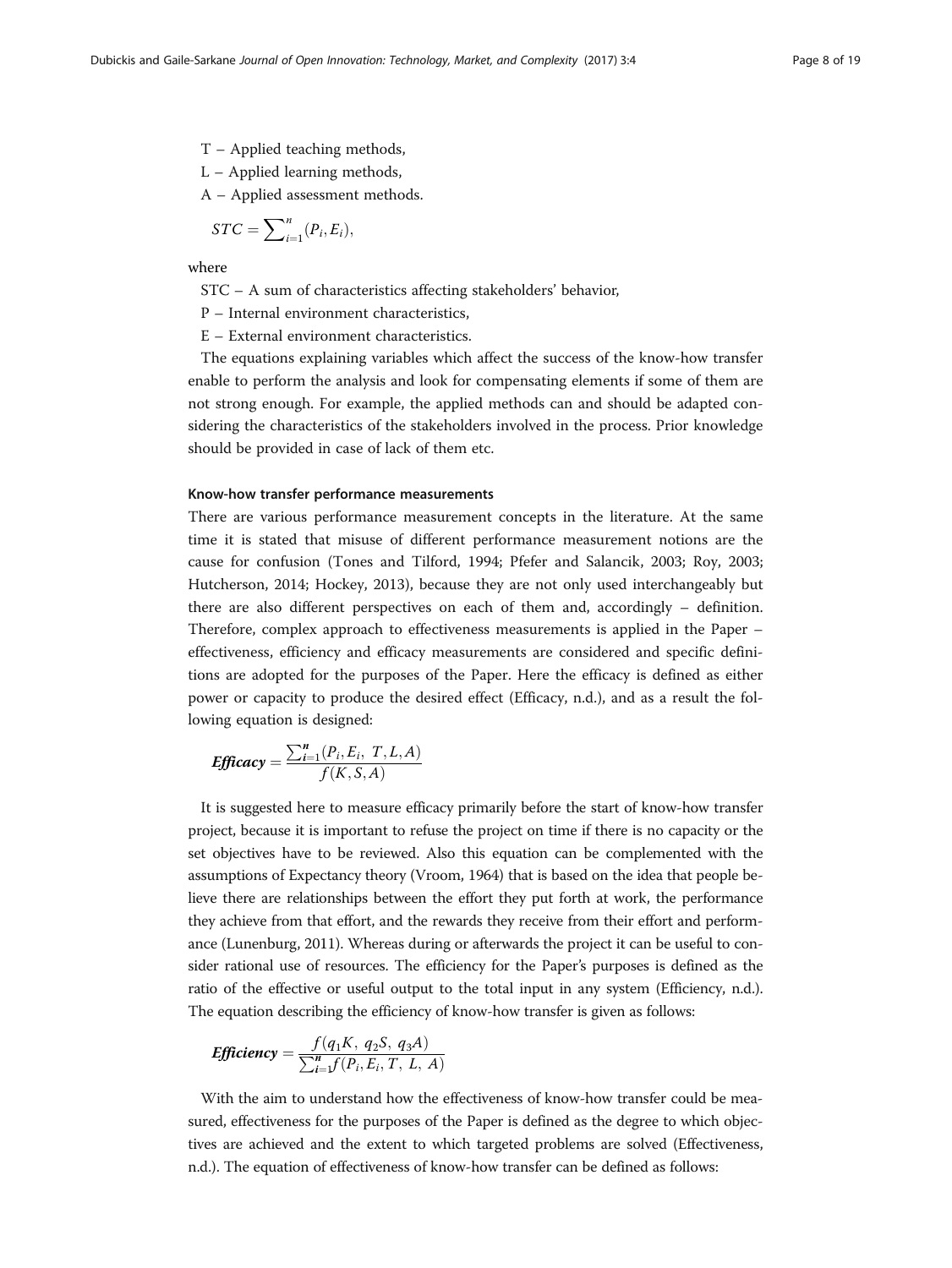$$
\textit{Effectiveness} = \frac{f(q_1K, q_2S, q_3A)}{f(K, S, A)}
$$

It is suggested here that for know-how transfer to be found successful, the process must meet the standards for all the performance measurements provided in the Paper – efficacy, efficiency and effectiveness.

#### Know-how transfer process model

For the purposes of practical application of the framework developed during the action research, the know-how transfer six step process model based on Shewhart Cycle for Learning and Improvement – the PDSA Cycle (Deming, [1993](#page-16-0)) is designed:

- 1) Learning outcomes of the know-how transfer process should be stated as precisely as possible. Statements of the knowledge, skills and attitudes to be acquired must be distinguished and formulated considering the aspect of demonstration in behavior.
- 2) Appropriate teaching, learning and assessments methods have to be selected for each defined outcome statement, considering both internal environment characteristics (for example, prior knowledge, experience, motivation, values, beliefs, expectations, age and other abilities) and external environment characteristics (for example, organizational culture, structure, mission, aims and resources) of the stakeholders involved in the process.
- 3) Stakeholders involved in the process have to be familiarized with the learning outcomes and the selected teaching, learning and assessment methods.
- 4) Transfer of know-how should be implemented by applying the selected methods.
- 5) The success of the process should be monitored. Learning outcomes and/or the applied methods should be reviewed if necessary.
- 6) The process of transfer should be continued and final assessment should be applied to fix whether learning outcomes are achieved.

#### Conclusions

The research results show that learning outcomes based approach can be used for successful know-how transfer. The study suggests that framework developed in the Paper is applicable for know-how transfer within an open innovation concept. The study suggests that performance of know-how transfer is affected by accuracy of the stated aim (learning outcomes), the applied teaching, learning and assessment methods and both internal and external characteristics of the stakeholders involved in the process. The process model of know-how transfer developed in the Paper is verified within an action research case study and can be applied by practitioners. Performance measurements presented in the Paper give an insight to different perspectives which should be taken into account. Companies can use the process model to conduct a successful know-how transfer process and create value within open innovation. The findings complement the literature that advocates the action research as an effective approach to solve real-life business problems, particularly – know-how transfer. Further research may consider the relationships between different levels of knowledge, skills, attitudes and teaching, learning, assessment methods to be applied. Further analysis of the internal and external characteristics affecting behavior of the stakeholders within know-how transfer should be considered.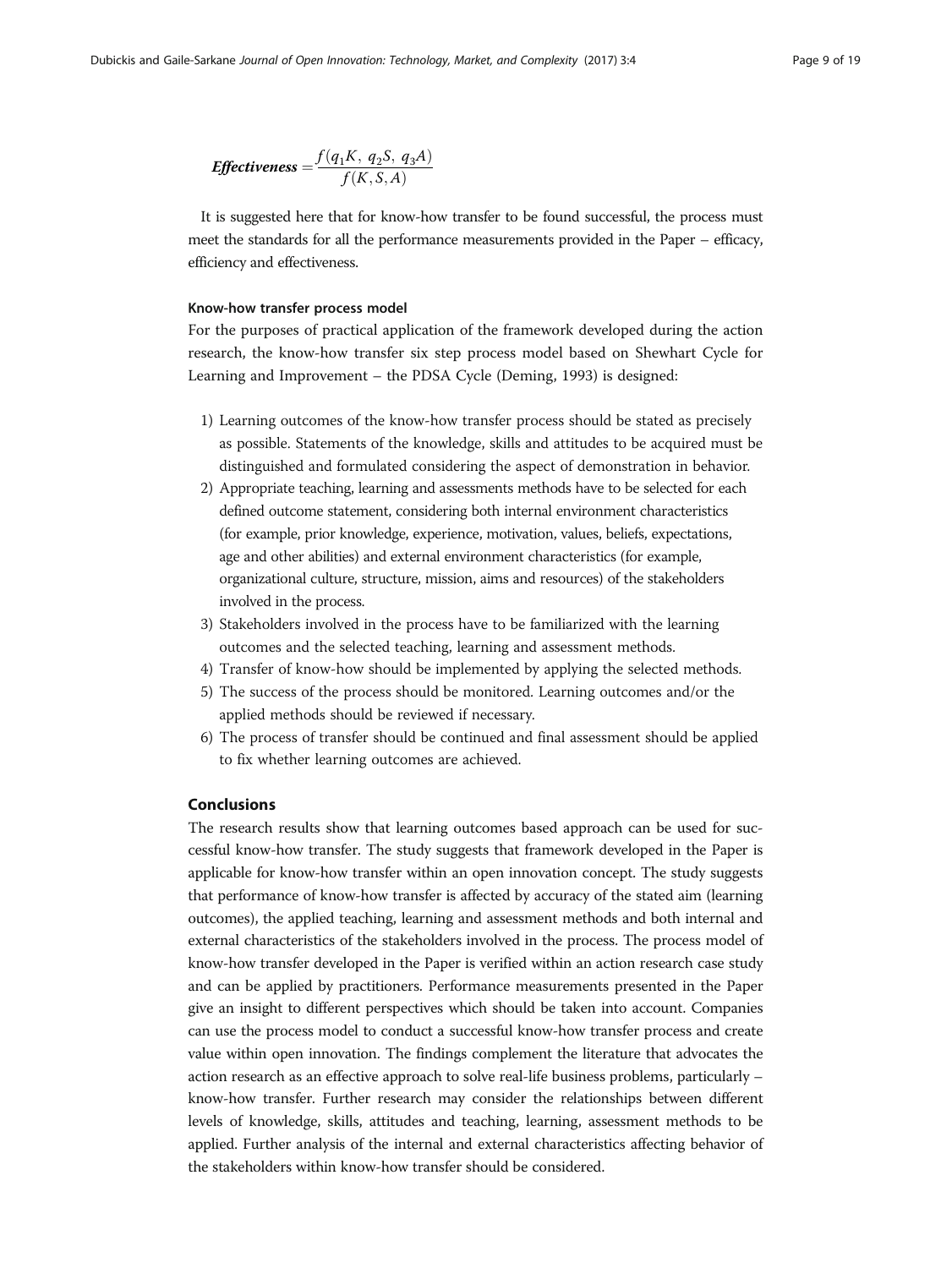| Table 1 Content analysis of Know-how definitions                                                                                                                                                                                                                                                                                                                                                                                                                                                                        |                   |          |           |                 |
|-------------------------------------------------------------------------------------------------------------------------------------------------------------------------------------------------------------------------------------------------------------------------------------------------------------------------------------------------------------------------------------------------------------------------------------------------------------------------------------------------------------------------|-------------------|----------|-----------|-----------------|
| Definition and source                                                                                                                                                                                                                                                                                                                                                                                                                                                                                                   | <b>Attributes</b> |          |           |                 |
|                                                                                                                                                                                                                                                                                                                                                                                                                                                                                                                         | Knowledge         | Skills   | Attitudes | <b>Behavior</b> |
| Source: Von Hippel, E. (1987). Cooperation between rivals: Informal know-how trading. Research Policy, 16(6), 291-302.<br>"The accumulated practical skill or expertise which allows one to do something smoothly and efficiently."                                                                                                                                                                                                                                                                                     |                   | $\times$ | $\times$  | $\times$        |
| Source: Kogut, B., Zander, U. (1992). Knowledge of the Firm, Combinative Capabilities, and the Replication of Technology.<br>'Description of knowing how to do something; description of what defines current practice inside a firm."<br>Organization Science, 3(3), 383-397.                                                                                                                                                                                                                                          | $\times$          |          |           | $\times$        |
| ned by practicing the work process of an<br>Source: Wolek, F.W., Klinger, J.W. (1998). Apprenticeship and the transfer of technical know-how.<br>expert and contextual knowledge gained by observing and questioning other workers."<br>'A commercially viable integration of proficient technique gair<br>The Journal of Technology Transfer, 23(3), 51–57.                                                                                                                                                            | $\times$          | $\times$ |           | $\times$        |
| "Specific professional and technological information which is commercially valuable and usually an industrial secret."<br>Source: Baldunčiks, J. (1999). Svešvārdu vārdnīca. Rīga: Jumava.<br>(Translated by authors)                                                                                                                                                                                                                                                                                                   | $\times$          | $\times$ | $\times$  |                 |
| Source: Bejickis, I., Blūma, D., Koķe, T., Markus, D., Skujīņa, V., Šalme, A. (2000). Pedag oģijas terminu skaidrojošā vārdnīca : aptuveni 1500<br>'Knowledge or proficiency based high technology skill, specific knowledge co-existing with practical skills and their<br>use including natural invention skill and scientifically proficient imagination." (Translated by authors)<br>ierminu latviešu, angju, vācu un krievu valodā. Rīga: Zvaigzne ABC.                                                            | $\times$          | $\times$ | $\times$  | $\times$        |
| in the form of trade secrets, non-patented technological processes, selective not generally known production or trade information<br>"Scientific technological, commercial, organizational etc. knowledge, information which specifically favors the user in business<br>is international business deal object, a product that can be bought or sold." (Translated by authors)<br>Source: Zinātība (2000). Ekonomikas skaidrojošā vārdnīca. http://termini.lza.lv/term.<br>php?term=zinātība⟨=LV. Accessed 14 May 2016. | $\times$          | $\times$ | $\times$  |                 |
| "Any professional skill based specific information including otherwise unavailable (undisclosed, confidential) information." (Translated by authors)<br>Source: Zinātība (2002). Nacionālais Apgāds. http://www.letonika.lv.resursi.rtu.lv/groups/default.aspx?cid=30981&r=1&lid=30981&q<br>=zin%C4%81t%C4%ABba&h=5126. Accessed 14 May 2016.                                                                                                                                                                           | $\times$          | $\times$ | $\times$  |                 |
| Source: Jensen, R., and Szulanski, G. (2004). Stickiness and the Adaptation of Organizational Practices in Cross-Border Knowledge Transfers.<br>Journal of International Business Studies, 35, 508–523.<br>Organizational practices.                                                                                                                                                                                                                                                                                    |                   |          |           | $\times$        |
| "Contains trade secret specific information thus providing secrecy." (Translated by authors)                                                                                                                                                                                                                                                                                                                                                                                                                            | $\times$          |          |           |                 |

Appendix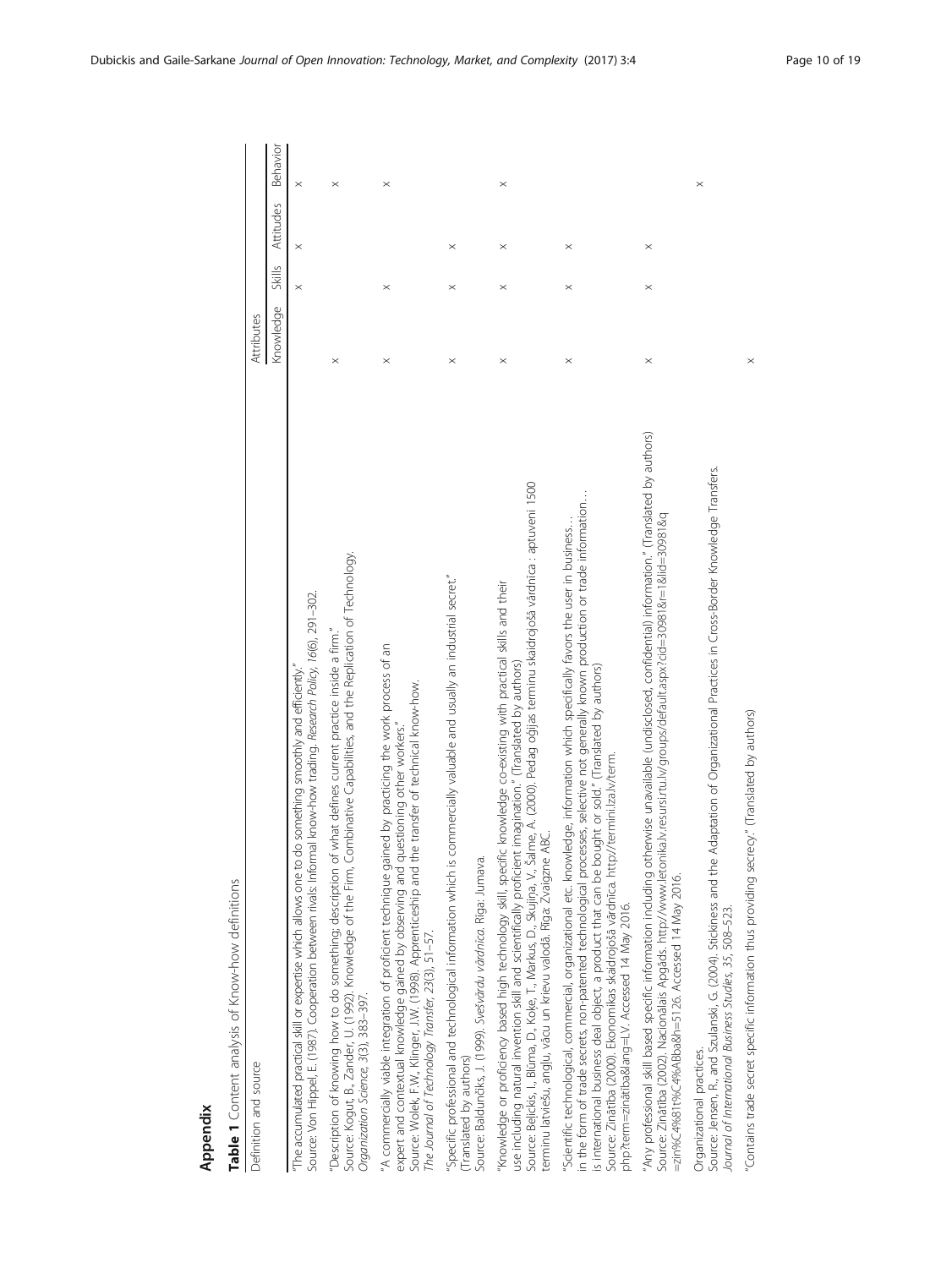| l                    |
|----------------------|
| Į                    |
|                      |
| ١                    |
|                      |
|                      |
| I                    |
|                      |
| ļ                    |
|                      |
|                      |
|                      |
|                      |
| ¢                    |
|                      |
| ī                    |
|                      |
|                      |
| Í                    |
| ֕                    |
| ļ                    |
| ۱                    |
|                      |
|                      |
| I                    |
| j                    |
|                      |
| í                    |
| ١                    |
| Ò                    |
| Ç<br>J               |
|                      |
| l                    |
| $\ddot{\phantom{a}}$ |
|                      |
| S                    |
| Ó                    |
|                      |
|                      |
| ļ                    |
|                      |
| י<br>ו               |
| ļ                    |
| I                    |
|                      |
|                      |
|                      |
|                      |
|                      |
|                      |
| l                    |
|                      |
|                      |
|                      |
|                      |

| rences padome. http://likumi.lv/doc.php?id=119627. Accessed 14 May 2016.<br>Source: Konkurences padomes lēmums Nr.49. (2005). Konkur                                                                                                                                                                                                                                                                                                                                                                                                                                                                                                                                                                                                                                                                                                                                                                                                                                                                                                                                             |                      |                      |          |  |
|----------------------------------------------------------------------------------------------------------------------------------------------------------------------------------------------------------------------------------------------------------------------------------------------------------------------------------------------------------------------------------------------------------------------------------------------------------------------------------------------------------------------------------------------------------------------------------------------------------------------------------------------------------------------------------------------------------------------------------------------------------------------------------------------------------------------------------------------------------------------------------------------------------------------------------------------------------------------------------------------------------------------------------------------------------------------------------|----------------------|----------------------|----------|--|
| "Employee-generated information about the performance of specific solutions to problems that may or will recur in the future."<br>Source: Lee, D., Van den Steen, E. (2006). Managing Know-How. http://www.hbs.edu/faculty/Publication%20Files/<br>07-039_1ba20f8f-7b6a-464d-bf73-c0f00a5e9a42.pdf. Accessed 14 May 2016.                                                                                                                                                                                                                                                                                                                                                                                                                                                                                                                                                                                                                                                                                                                                                        | $\times$             | $\times$<br>$\times$ | $\times$ |  |
| iepaklausanu-konkurences-likuma-11-panta-pirmaja-dala-noteiktajam-vie<br>"Specific knowledge – set of non-patented practical information resulting from experience and testing and is secret (not generally<br>known or easily accessible), substantial (includes significant information about production or applied production processes)<br>and verifiable (described sufficiently enough to verify its secrecy and substantially)." (Translated by authors) Source:<br>Ministru kabineta noteikumi Nr.798. (2008). Ministru kabinets. http://likumi.lv/ta/id/181856-<br>noteikumi-par-atsevisku-horizontalo-sadarbibas-vienosanos-r<br>Accessed 14 May 2016.                                                                                                                                                                                                                                                                                                                                                                                                                 | $\times$<br>$\times$ | $\times$             |          |  |
| Source: Zinātība (2008). Tūrisma un viesmilības terminu skaidrojošā vārdnīca. http://termini.lzal.Vr.term.php?term=zinātība⟨=LV.<br>non-patented technological processes or other not generally known information. In tourism industry, know-how is required for<br>for example, implementing new computerized booking systems."<br>"Scientific technological, commercial, organizational knowledge or information. It may include trade secrets, descriptions of<br>implementing and employing new technological processes,<br>Accessed 14 May 2016.<br>(Translated by authors)                                                                                                                                                                                                                                                                                                                                                                                                                                                                                                 | $\times$             | $\times$<br>$\times$ |          |  |
| Source: Know-how. (2008). WordNet 3.0, Farlex clipart collection. http://www.thefreedictionary.com/know-how. Accessed 14 May 2016.<br>"The (technical) knowledge and skill required to do something."                                                                                                                                                                                                                                                                                                                                                                                                                                                                                                                                                                                                                                                                                                                                                                                                                                                                            | $\times$             | $\times$             | $\times$ |  |
| Source: Foray, D., Lundvall, B-A. (2009). The Knowledge-Based Economy: From the Economics of Knowledge to the Learning Economy. In D.<br>Neef, T. Siesfeld, J. Cefola (Ed.), The Economic Impact of Knowledge (pp. 115-121). Oxford: Butterworth-Heinemann.<br>The kind of knowledge developed and kept within the borders of the individual firm."                                                                                                                                                                                                                                                                                                                                                                                                                                                                                                                                                                                                                                                                                                                              | $\times$             | $\times$             |          |  |
| comprehensive manner so as to make it possible to verify that it fulfills the criteria of secrecy and substantiality." (Translated by authors)<br>generally known or easily accessible; "substantial" means that the know-how includes information which is indispensable to the buyer<br>Non-patented practical information, resulting from experience and testing by the supplier, which is secret, substantial and identified:<br>"identified" means that the know-how must be described in a sufficiently<br>in this context, "secret" means that the know-how, as a body or in the precise configuration and assembly of its components, is not<br>Source: Komisijas regula (ES) Nr. 330/2010 par Līguma par Eiropas Savienības darbību 101. panta 3. punkta piemērošanu vertikālu<br>Savienības Oficiālais Vēstnesis.<br>010:102:0001:0007<br>nolīgumu un saskaņotu darbību kategorijām. (2010). Eiropas<br>for the use, sale or resale of the contract goods or services;<br>http://eur-lex.europa.eu/LexUriServ/LexUriServ.do?uri=OJ:L:2u<br>VPDF. Accessed 14 May 2016. | $\times$             | $\times$<br>$\times$ | $\times$ |  |
| "Knowledge of how to do something; expertise."                                                                                                                                                                                                                                                                                                                                                                                                                                                                                                                                                                                                                                                                                                                                                                                                                                                                                                                                                                                                                                   |                      |                      |          |  |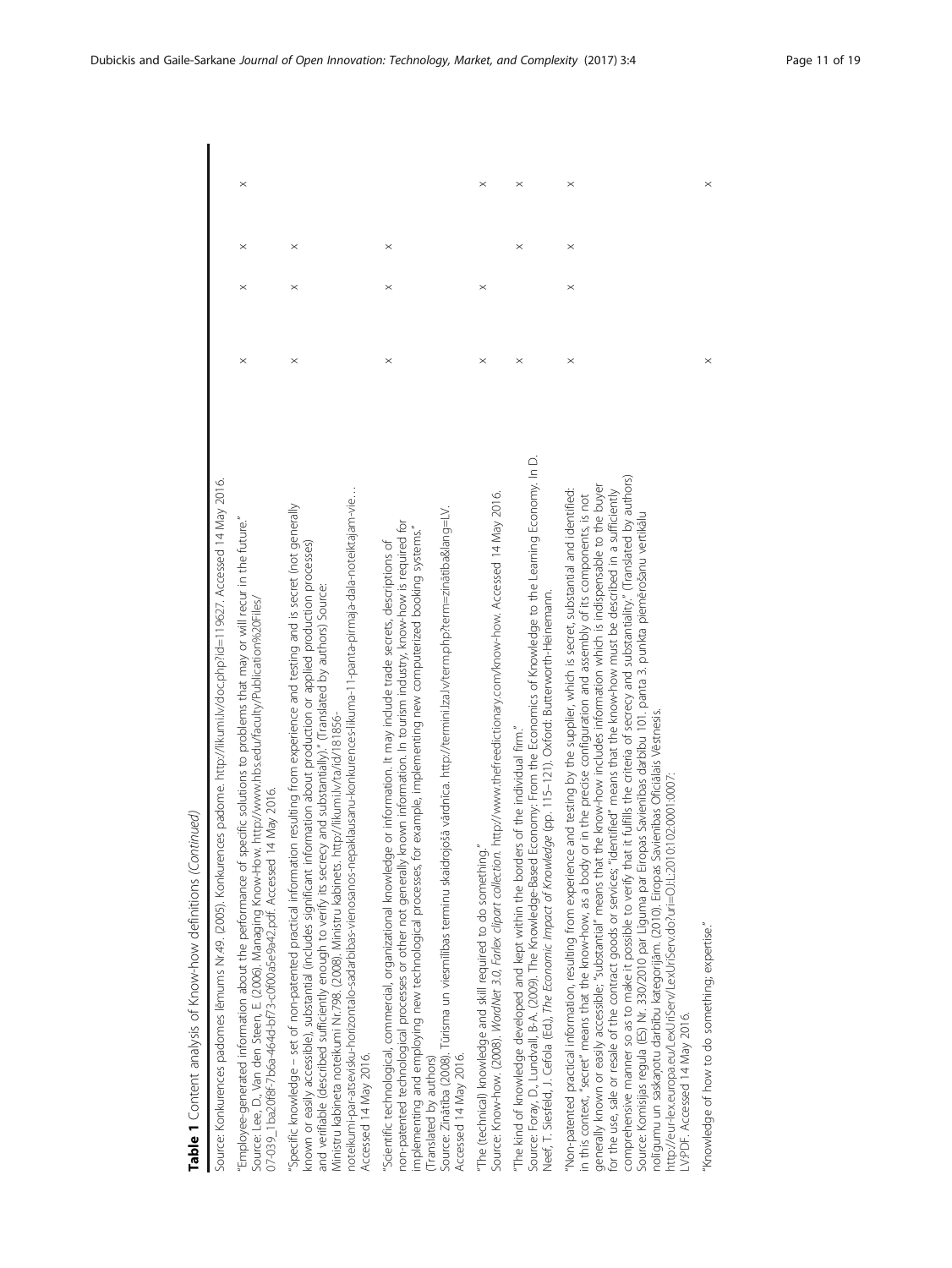| i<br>۱        |
|---------------|
|               |
| ١             |
| ۱             |
| I<br>ļ        |
|               |
| $\frac{1}{2}$ |
| ĺ             |
| ī             |
|               |
| i             |
|               |
| ļ             |
|               |
| ¢<br>١        |
| ١             |
|               |
|               |
|               |
| í             |
| i             |
| I             |
|               |
|               |
|               |
|               |

| Source: Know-how. (2010). <i>Random House Kernerman Webster's College Dictionary.</i> (2010). Retrieved May 24 2016 from<br>http://www.thefreedictionary.com/know-how. Accessed 14 May 2016.                                                                                                                                                                                                                                                                                                                                                                                                                                                                                                                                                                                                                                                                                                                                                                    |          |          |          |          |
|-----------------------------------------------------------------------------------------------------------------------------------------------------------------------------------------------------------------------------------------------------------------------------------------------------------------------------------------------------------------------------------------------------------------------------------------------------------------------------------------------------------------------------------------------------------------------------------------------------------------------------------------------------------------------------------------------------------------------------------------------------------------------------------------------------------------------------------------------------------------------------------------------------------------------------------------------------------------|----------|----------|----------|----------|
| Source: Know-how. (2010). Webster's New World Gollege Dictionary. http://www.yourdictionary.com/know-how. Accessed 14 May 2016.<br>'Knowledge of how to do something well; technical skill."                                                                                                                                                                                                                                                                                                                                                                                                                                                                                                                                                                                                                                                                                                                                                                    | $\times$ | $\times$ | $\times$ | $\times$ |
| Source: Know-how. (2011). American Heritage® Dictionary of the English Language, Fifth Edition. (2011). http://www.thefreedictionary.<br>"The knowledge and skill required to do something correctly."<br>com/know-how. Accessed 14 May 2016.                                                                                                                                                                                                                                                                                                                                                                                                                                                                                                                                                                                                                                                                                                                   | $\times$ | $\times$ | $\times$ | $\times$ |
| Source: Montazemi, A.R., Pittaway, J.J., Saremi, H.Q., Wei, Y. (2012). Factors of stickiness in transfers of know-how between MNC units.<br>The Journal of Strategic Information Systems, 21(1), 31–57.<br>Tacit knowledge.                                                                                                                                                                                                                                                                                                                                                                                                                                                                                                                                                                                                                                                                                                                                     | $\times$ |          |          |          |
| Source: Ministru kabineta noteikumi Nr.14. (2013). Ministru kabinets. http://likumi.lv/doc.php?id=254171. Accessed 14 May 2016.<br>"Set of documented and verifiable practical information which is significant for new product or technology development."<br>(Translated by authors)                                                                                                                                                                                                                                                                                                                                                                                                                                                                                                                                                                                                                                                                          | $\times$ |          | $\times$ |          |
| Eiropas Savienības Oficiālais Vēstnesis. http://eur-lex.europa.eu/legal-content/LV/TXT/?uri=CELEX:52014XC0328(01). Accessed 14 May 2016.<br>Source: Pamatnostādnes par Līguma par Eiropas Savienības darbību 101. Panta piemērošanu tehnoloģiju nodošanas nolīgumiem (2014).<br>resting, it is secret, substantial and specified." (Translated by authors)<br>"Set of practical information resulting from experience and t                                                                                                                                                                                                                                                                                                                                                                                                                                                                                                                                     | $\times$ | $\times$ | $\times$ | $\times$ |
| Source: Know-how. (2014). Collins English Dictionary – Complete and Unabridged, 12th Ed. http://www.thefreedictionary.com/know-how.<br>"Ingenuity, aptitude, or skill; knack; commercial and saleable knowledge of how to do a particular thing; experience."<br>Accessed 14 May 2016.                                                                                                                                                                                                                                                                                                                                                                                                                                                                                                                                                                                                                                                                          | $\times$ | $\times$ |          | $\times$ |
| Source: Know-how. (2014). Dictionary of International Trade. http://www.globalnegotiator.com/international-trade/dictionary/know. Accessed 14 May 2016.<br>professional personnel which could assist a transferee/licensee of the object product in its manufacture and use and bring to it a competitive advantage.<br>m one company to others through technology transfer agreements. Model of International<br>it can be further supported with privately maintained expert knowledge on the operation, maintenance, use/application of the object product and<br>'Knowledge of how to do something, expertise. In international trade, Know-how can be defined as confidentially in the form of unpatented<br>inventions, designs, drawings, procedures and methods, together with accumulated skills and experience in the hands of a licensor firm's<br>of its sale, usage or disposition. Know-how is transmitted for<br>Technology Transfer Agreement." | $\times$ | $\times$ | $\times$ | $\times$ |
| Source: Know-how. (2014). The American Heritage Roget's Thesaurus. http://www.thefreedictionary.com/know-how. Accessed 14 May 2016.<br>"Natural or acquired facility in a specific activity."                                                                                                                                                                                                                                                                                                                                                                                                                                                                                                                                                                                                                                                                                                                                                                   |          |          |          | $\times$ |
| Source: Know-how. (2016). Collins Concise English Dictionary. http://www.wordreference.com/definition/know-how. Accessed 14 May 2016.<br>knowledge of how to do a particular thing; experience."<br>"Ingenuity, aptitude, or skill; knack; commercial and saleable                                                                                                                                                                                                                                                                                                                                                                                                                                                                                                                                                                                                                                                                                              | $\times$ | $\times$ |          | $\times$ |
| "A type of intellectual property. It is industrial information or techniques likely to assist in:<br>the manufacture or processing of goods or materials, or                                                                                                                                                                                                                                                                                                                                                                                                                                                                                                                                                                                                                                                                                                                                                                                                    | ×        | $\times$ |          | $\times$ |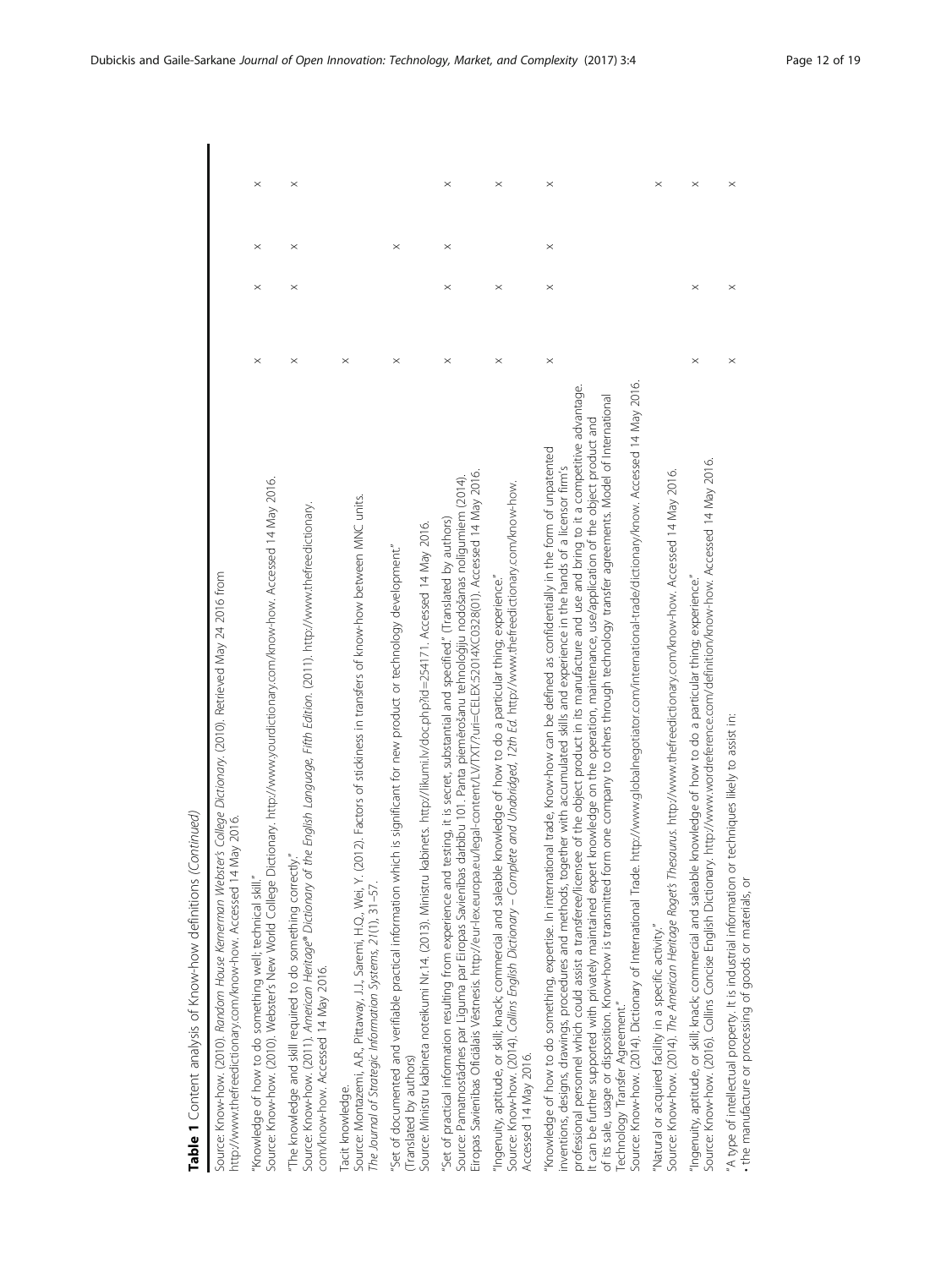| i                    |
|----------------------|
| ۱                    |
|                      |
|                      |
| ļ                    |
|                      |
| ١                    |
| l                    |
| ļ                    |
| ¢                    |
|                      |
| Š                    |
| ¢                    |
| ī                    |
|                      |
|                      |
| Í<br>١               |
| j<br>I               |
|                      |
| l                    |
|                      |
|                      |
| $\frac{1}{1}$        |
| Ç                    |
|                      |
| $\ddot{\phantom{0}}$ |
| l                    |
| ļ                    |
| j                    |
| ļ                    |
| j                    |
| Š                    |
|                      |
|                      |
|                      |
|                      |
|                      |
|                      |
|                      |
|                      |

| Source: Know-how. (2016). HMRC internal manual. http://www.hmrc.gov.uk/manuals/camanual/ca70010.htm. Accessed 14 May 2016.<br>the carrying out of any agricultural, forestry or fishing operations."<br>the working of a source of mineral deposits, or                                                               |          |                      |          |
|-----------------------------------------------------------------------------------------------------------------------------------------------------------------------------------------------------------------------------------------------------------------------------------------------------------------------|----------|----------------------|----------|
| Source: Know-how. (2016). WordReference Random House Learner's Dictionary of American English.<br>http://www.wordreference.com/definition/know-how. Accessed 14 May 2016.<br>Knowledge of how to do something; expertise.                                                                                             | $\times$ |                      | $\times$ |
| Source: Know-how. (2016). WordReference Random House Unabridged Dictionary of American English.<br>"Knowledge of how to do something; faculty or skill for a particular activity; expertise"<br>http://www.wordreference.com/definition/know-how. Accessed 14 May 2016.                                               | $\times$ | $\times$             | $\times$ |
| knowledge of how to do a particular thing; experience"<br>Source: Know-how. (n.d.). Collins English Dictionary - Complete & Unabridged 10th Edition.<br>"Ingenuity, aptitude, or skill; knack; commercial and saleable<br>http://www.dictionary.com/browse/know-how.<br>Accessed 14 May 2016.                         | $\times$ | $\times$             | $\times$ |
| Source: Know-how. (n.d.). Dictionary.com Unabridged. http://www.dictionary.com/browse/know-how. Accessed 14 May 2016.<br>"Knowledge of how to do something; faculty or skill for a particular activity; expertise."                                                                                                   | $\times$ | $\times$             | $\times$ |
| "The knowledge and skill to be able to (do something correctly)."<br>Source: Know-how. (n.d.). English Wiktionary. http://www.yourdictionary.com/know-how. Accessed 14 May 2016.                                                                                                                                      | $\times$ | $\times$<br>$\times$ | $\times$ |
| Source: Knowhow. (n.d.). EUdict. http://www.eudict.com/?lang=en2eng&word=proficiency%20or%20skill%20at%<br>20a%20particular%20thing,%20knowledge%20of%20how%20to%20do%20something,%20expertise<br>"Proficiency or skill at a particular thing, knowledge of how to do something, expertise."<br>Accessed 14 May 2016. | $\times$ | $\times$             | $\times$ |
| "Practical ability, knowledge and skill in a technical area."<br>Source: Know-how. (n.d.). Financial Times. http://lexicon.ft.com/Term?term=know_how. Accessed 14 May 2016.                                                                                                                                           | $\times$ | $\times$             | $\times$ |
| Source: Know-how. (n.d.). Longman Dictionary of Contemporary English. http://www.idoceonline.com/dictionary/know-how.<br>"Knowledge, practical ability, or skill to do something."<br>Accessed 14 May 2016.                                                                                                           | $\times$ | $\times$             | $\times$ |
| Source: Know-how. (n.d.). Macmillan Dictionary. http://www.macmillandictionary.com/dictionary/british/know-how.<br>"Knowledge that is needed to do something, usually something practical."<br>Accessed 14 May 2016.                                                                                                  | $\times$ | $\times$             | $\times$ |
| Source: Know-how. (n.d.). Merriam-Webster. http://learnersdictionary.com/definition/know%E2%80%93how.<br>"Knowledge of how to do something well."<br>Accessed 14 May 2016.                                                                                                                                            | $\times$ | $\times$             | $\times$ |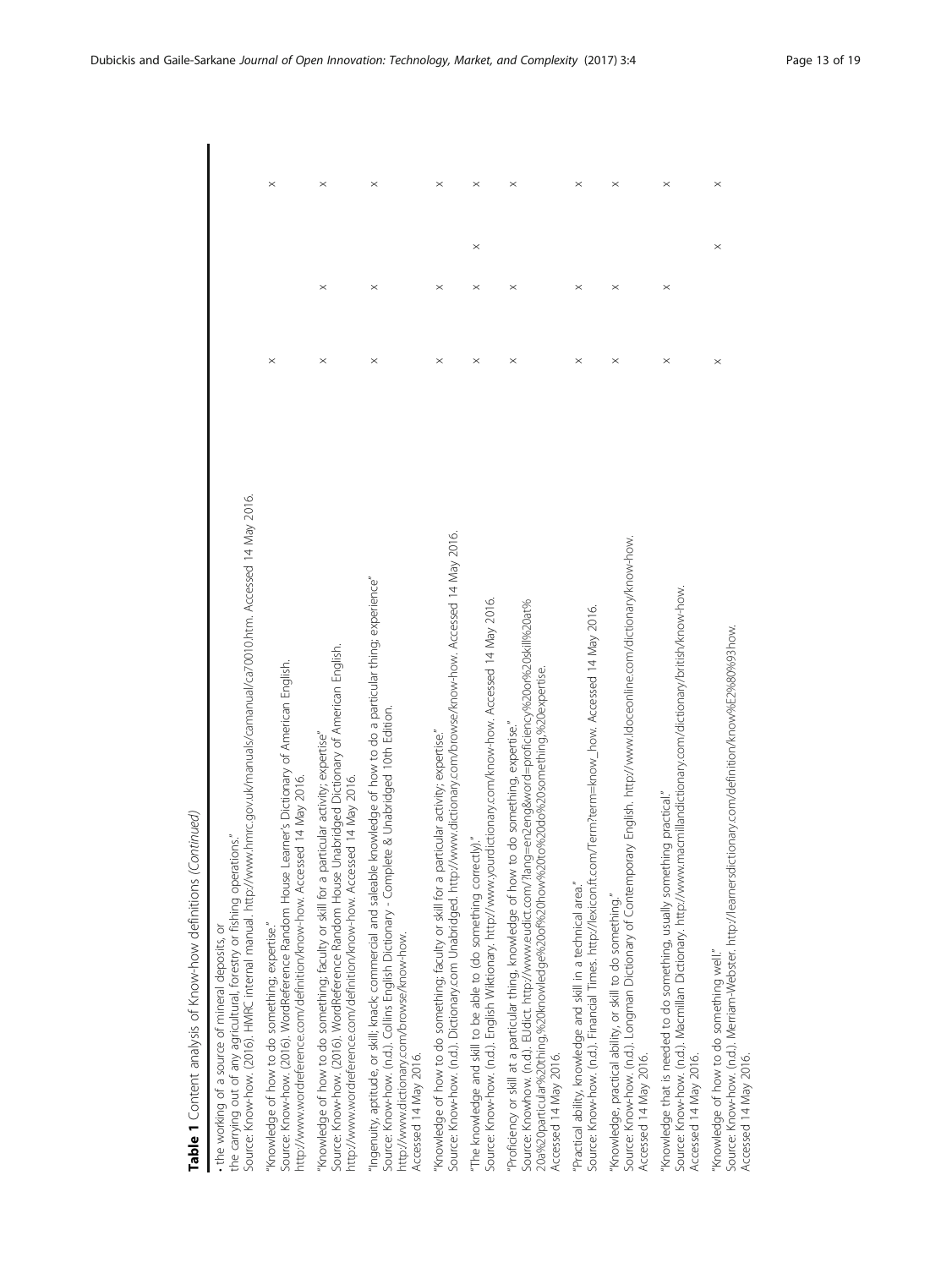| Table 1 Content analysis of Know-how definitions (Continued)                                                     |
|------------------------------------------------------------------------------------------------------------------|
| Fiv komulado<br>"Knowledge of how to do something well; knowledge of how to do something smoothly and efficient. |
| くべつい<br>of how to get things<br>コンプ ^^ ^^ ^^ ^^                                                                  |
| こうしょう アイス・ストール こうしょう こうしょう こうしょう こうしょう アイ・プレート こうしょう かんしょう こうしょう こうしょう こうしょう こうしょう こうしょう こうしょう こうしょう             |

| (Continued)<br>Table 1 Content analysis of Know-how definitions                                                                                                                                                                                                                |          |                      |          |
|--------------------------------------------------------------------------------------------------------------------------------------------------------------------------------------------------------------------------------------------------------------------------------|----------|----------------------|----------|
| "Knowledge of how to do something well; knowledge of how to do something smoothly and efficiently; knowledge<br>Source: Know-how. (n.d.). Merriam-Webster. http://www.merriam-webster.com/dictionary/know%E2%80%93how.<br>of how to get things done."<br>Accessed 14 May 2016. | $\times$ | $\times$             | $\times$ |
| Source: Know-how. (n.d.). Merriam-Webster. http://www.wordcentral.com/cgi-bin/student?book=Student<br>'Knowledge of how to get things done."<br>&va=know-how. Accessed 14 May 2016.                                                                                            | $\times$ |                      | $\times$ |
| Source: Know-how. (n.d.). Merriam-Webster. http://www.wordcentral.com/cgi-bin/thesaurus?book=Thesaurus<br>"Knowledge gained by actually doing or living through something."<br>&va=know-how. Accessed 14 May 2016.                                                             | $\times$ |                      | $\times$ |
| Source: Know-how. (n.d.). Oxford Advanced Learner's Dictionary. http://www.oxfordlearners<br>14 May 2016.<br>Knowledge of how to do something and experience in doing it."<br>dictionaries.com/definition/english/know-how. Accessed                                           | $\times$ | $\times$             | $\times$ |
| Source: Know-how. (n.d.). Oxford University Press. https://en.oxforddictionaries.com/definition/know-how.<br>'Practical knowledge or skill; expertise."<br>Accessed 14 May 2016.                                                                                               | $\times$ | $\times$             | $\times$ |
| Source: Know-how. (n.d.). The American Heritage® Dictionary of the English Language, 4th Ed.<br>https://www.wordnik.com/words/know-how. Accessed 14 May 2016.<br>"The knowledge and skill required to do something correctly."                                                 | $\times$ | $\times$             | $\times$ |
| Source: Know-how. (n.d.). The Dictionary of American Slang, http://www.dictionary.com/browse/know-how.<br>"Skill, technical skill; practical competence"<br>Accessed 14 May 2016.                                                                                              | $\times$ | $\times$<br>$\times$ | $\times$ |
| Source: Know-how. (n.d.). Vocabulary.com. https://www.vocabulary.com/dictionary/know-how. Accessed 14 May 2016.<br>"The (technical) knowledge and skill required to do something."                                                                                             | $\times$ | $\times$             | $\times$ |
| Source: Know-how. (n.d.). Wiktionary. https://www.wordnik.com/words/know-how. Accessed 14 May 2016.<br>"The knowledge and skill to be able to (do something correctly)."                                                                                                       | $\times$ | $\times$             | $\times$ |
| Source: Know-how. (n.d.). WordWeb Software. http://www.wordwebonline.com/en/KNOWHOW. Accessed 14 May 2016.<br>"The (technical) knowledge and skill required to do something."                                                                                                  | $\times$ | $\times$             | $\times$ |
| https://www.law.cornell.edu/wex/know-how. Accessed 14 May 2016.<br>and/or skill.  intangible property, the rights to which<br>The ability to achieve a practical end due to knowledge<br>Source: Know-how. (n.d.). Cornell University Law School.<br>a person may buy or sell  | $\times$ | $\times$             |          |

 $\times$   $\times$   $\times$ 

 $\times$ 

 $\times$ 

 $\times$ 

 $\times$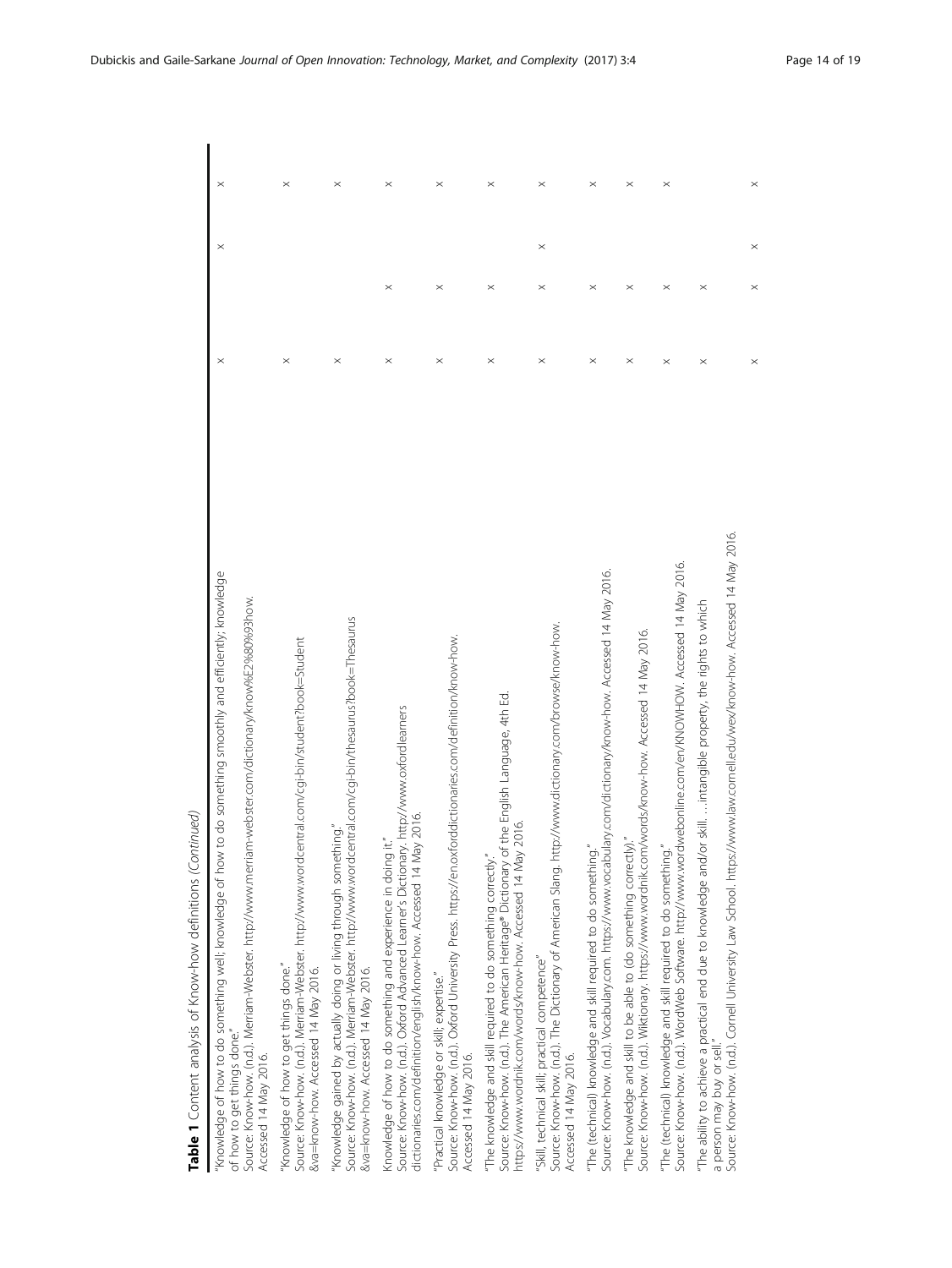| "Expert skill, information, or body of knowledge that (1) imparts an ability to cause a desired result,<br>(2) is not readily available, and is (3) outside the public domain. Know how may include tangible<br>terns, specifications, and trade-secrets) or<br>material (such as blueprints, formulas, instructions, pat                                                                                                                                                                                                                                                                                                                                                                                                                                                                                                                                                                                                                                          |          |   |
|--------------------------------------------------------------------------------------------------------------------------------------------------------------------------------------------------------------------------------------------------------------------------------------------------------------------------------------------------------------------------------------------------------------------------------------------------------------------------------------------------------------------------------------------------------------------------------------------------------------------------------------------------------------------------------------------------------------------------------------------------------------------------------------------------------------------------------------------------------------------------------------------------------------------------------------------------------------------|----------|---|
| Source: Know-How. (n.d.). WebFinance. http://www.businessdictionary.com/definition/know-how.html.<br>is the most valuable factor and may have an indefinite enforceable life. Any industrial information<br>techniques) which are not common knowledge. In technology transfer agreements, know how<br>intangibles (such as manufacturing practices, marketing concepts, quality control, and testing<br>and technique likely to assist in the manufacture or processing of goods or materials."<br>Accessed 14 May 2016.                                                                                                                                                                                                                                                                                                                                                                                                                                          |          |   |
| Source: Know-How Law & Legal Definition. (n.d.). USLegal. http://definitions.uslegal.com/k/know-how-intellectual-<br>edge, techniques, and skill that are required to achieve<br>some practical end. an intangible property in which rights may be bought and sold. the technical skill,<br>something which otherwise would not have known how to produce with the same accuracy or precision<br>which large groups of men acquire through extensively financed experimentation and cooperation<br>factual knowledge not capable of precise, separate description.  when used in an accumulated form,<br>after being acquired as the result of trial and error, gives to the one acquiring it an ability to produce<br>"any form of technical information or assistance relating to the manufacture or placing into<br>operation of the said products.  any practical knowle<br>found necessary for commercial success."<br>property-rights. Accessed 14 May 2016. | $\times$ | × |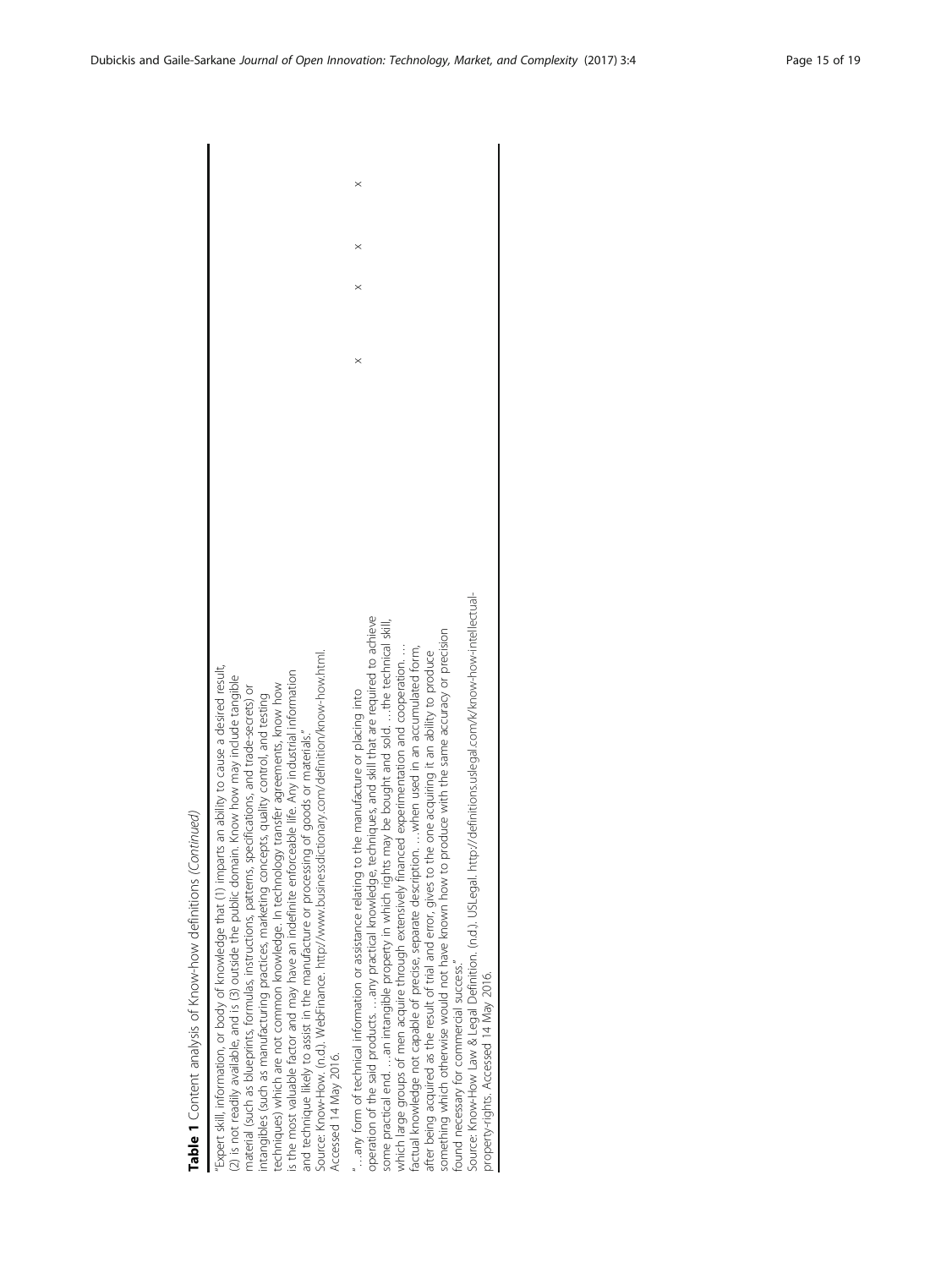| Participant    | KH        | KHT       | M         | <b>STC</b> | Efficacy  | Efficiency | Effectiveness |
|----------------|-----------|-----------|-----------|------------|-----------|------------|---------------|
| $\overline{A}$ | Valid     | Valid     | Valid     | Valid      | Valid     | Valid      | Valid         |
| B              | Not valid | Not valid | Valid     | Valid      | Not valid | Not valid  | Not valid     |
| C              | Not valid | Not valid | Not valid | Not valid  | Not valid | Not valid  | Not valid     |
| D              | Valid     | Valid     | Valid     | Valid      | Valid     | Valid      | Valid         |
| F              | Valid     | Valid     | Valid     | Valid      | Valid     | Valid      | Valid         |
| F              | Valid     | Valid     | Valid     | Valid      | Valid     | Valid      | Valid         |
| G              | Valid     | Valid     | Valid     | Valid      | Valid     | Valid      | Valid         |
| H              | Valid     | Not valid | Valid     | Valid      | Valid     | Not valid  | Not valid     |
| $\mathsf{I}$   | Valid     | Valid     | Valid     | Valid      | Not valid | Valid      | Valid         |
| J              | Valid     | Valid     | Valid     | Valid      | Valid     | Valid      | Valid         |

<span id="page-15-0"></span>

#### Acknowledgement

The Paper was supported by the National Research Program 5.2. EKOSOC-LV and EEZ and Norwegian finance instrument "Research and Scholarship" project "EU policies impact to the transformations of the higher education and research system in Norway and Latvia". The publishing fee for this paper was paid by SOItmC and DGIST IT 01 R&D program. The publishing fee for this paper was paid by SOItmC and DGIST IT 01 R&D program.

#### Authors' contrbutions

Both authors read and approved the final manuscript.

#### Competing interests

The authors declare that they have no competing interests.

Received: 31 August 2016 Accepted: 11 January 2017

#### References

- Adam, S. (2004). Using Learning Outcomes: A consideration of the nature, role, application and implications for European education of employing learning outcomes at the local, national and international levels. Conference Background Report on United Kingdom Bologna Seminar, July 2004, Herriot-Watt University. [http://media.ehea.](http://media.ehea.info/file/Learning_Outcomes_Edinburgh_2004/78/7/Learning_Outcomes_Edinburgh_2004_577787.zip) [info/file/Learning\\_Outcomes\\_Edinburgh\\_2004/78/7/Learning\\_Outcomes\\_Edinburgh\\_2004\\_577787.zip.](http://media.ehea.info/file/Learning_Outcomes_Edinburgh_2004/78/7/Learning_Outcomes_Edinburgh_2004_577787.zip) Accessed 20 Jan 2017.
- Albrecht, K. (1992). The only thing that matters: bringing the power of the customer into the center of your business. New York: HarperBusiness.
- Allen, T. J., & O'Shea, R. P. (2014). Introduction. In T. J. Allen & R. P. O'Shea (Eds.), Building technology transfer within research universities: an entrepreneurial approach (pp. 1–10). Cambridge: Cambridge University Press.

Altmann, P., Li, J. (2011). The novelty of Open Innovation. Halmstad University Dissertations. [http://www.diva-portal.org/](http://www.diva-portal.org/smash/get/diva2:471149/FULLTEXT01.pdf) [smash/get/diva2:471149/FULLTEXT01.pdf.](http://www.diva-portal.org/smash/get/diva2:471149/FULLTEXT01.pdf) Accessed 14 May 2016.

Amit, R., & Zott, C. (2001). Value creation in e-business. Strategic Management Journal, 22(6–7), 493–520. Ang, S., & Jospeh, D. (1996). Organizational learning and learning organizations: trigger events, processes, and structures.

- [http://www.ntu.edu.sg/home/adjoseph/webpages/publications/aom10.pdf.](http://www.ntu.edu.sg/home/adjoseph/webpages/publications/aom10.pdf) Accessed 1 November 2016.
- Baume, D. (2009). Writing and using good learning outcomes. Resource document. Leeds Metropolitan University. [http://swcarpentry.github.io/instructor-training/files/papers/baumelearning-outcomes-2009.pdf.](http://swcarpentry.github.io/instructor-training/files/papers/baumelearning-outcomes-2009.pdf) Accessed 26 Jan 2017.
- Bergold, J., & Thomas, S. (2012). Participatory Research Methods: A Methodological Approach in Motion. Forum Qualitative Sozialforschung / Forum: Qualitative Social Research, 13(1). [http://www.qualitative-research.net/index.php/](http://www.qualitative-research.net/index.php/fqs/article/view/1801/3334) [fqs/article/view/1801/3334](http://www.qualitative-research.net/index.php/fqs/article/view/1801/3334). Accessed 3 November 2016.
- Big Data Universe Beginning to Explode. (2012). CSC. [http://www.csc.com/insights/flxwd/78931-big\\_data\\_universe\\_](http://www.csc.com/insights/flxwd/78931-big_data_universe_beginning_to_explode) beginning to explode. Accessed 14 May 2016.
- Big Data, for better or worse: 90% of world's data generated over last two years. (2013). SINTEF. [http://www.](http://www.sciencedaily.com/releases/2013/05/130522085217.htm) [sciencedaily.com/releases/2013/05/130522085217.htm.](http://www.sciencedaily.com/releases/2013/05/130522085217.htm) Accessed 14 May 2016.

Biggs, J. B. (2003). Teaching for quality learning at university. Buckingham: The Open University Press.

Birks, M., & Mills, J. (2015). Grounded theory: a practical guide (2nd ed.). London: SAGE Publications.

- Bloom, B. S., Engelhart, M. D., Furst, E. J., Hill, W. H., & Krathwohl, D. R. (1956). Taxonomy of educational objectives: the classification of educational goals. Handbook I: cognitive domain. New York: David McKay Company.
- Bright, T. (2016). Moore's law really is dead this time. WIRED Media: Ars Technica and WIRED. [http://arstechnica.com/](http://arstechnica.com/information-technology/2016/02/moores-law-really-is-dead-this-time) [information-technology/2016/02/moores-law-really-is-dead-this-time.](http://arstechnica.com/information-technology/2016/02/moores-law-really-is-dead-this-time) Accessed 14 May 2016

Bryman, A., & Bell, E. (2015). Business research methods. Oxford: Oxford University Press.

Cameron, E., & Green, M. (2009). Making sense of change management: a complete guide to the models, tools & techniques of organizational change. London and Philadelphia: Kogan Page.

Capturing The Value of Project Management Through Knowledge Transfer. (2015). Resource document. PMI. [https://](https://www.pmi.org/~/media/PDF/learning/capturing-value-knowledge-transfer.ashx) [www.pmi.org/~/media/PDF/learning/capturing-value-knowledge-transfer.ashx.](https://www.pmi.org/~/media/PDF/learning/capturing-value-knowledge-transfer.ashx) Accessed 14 May 2016.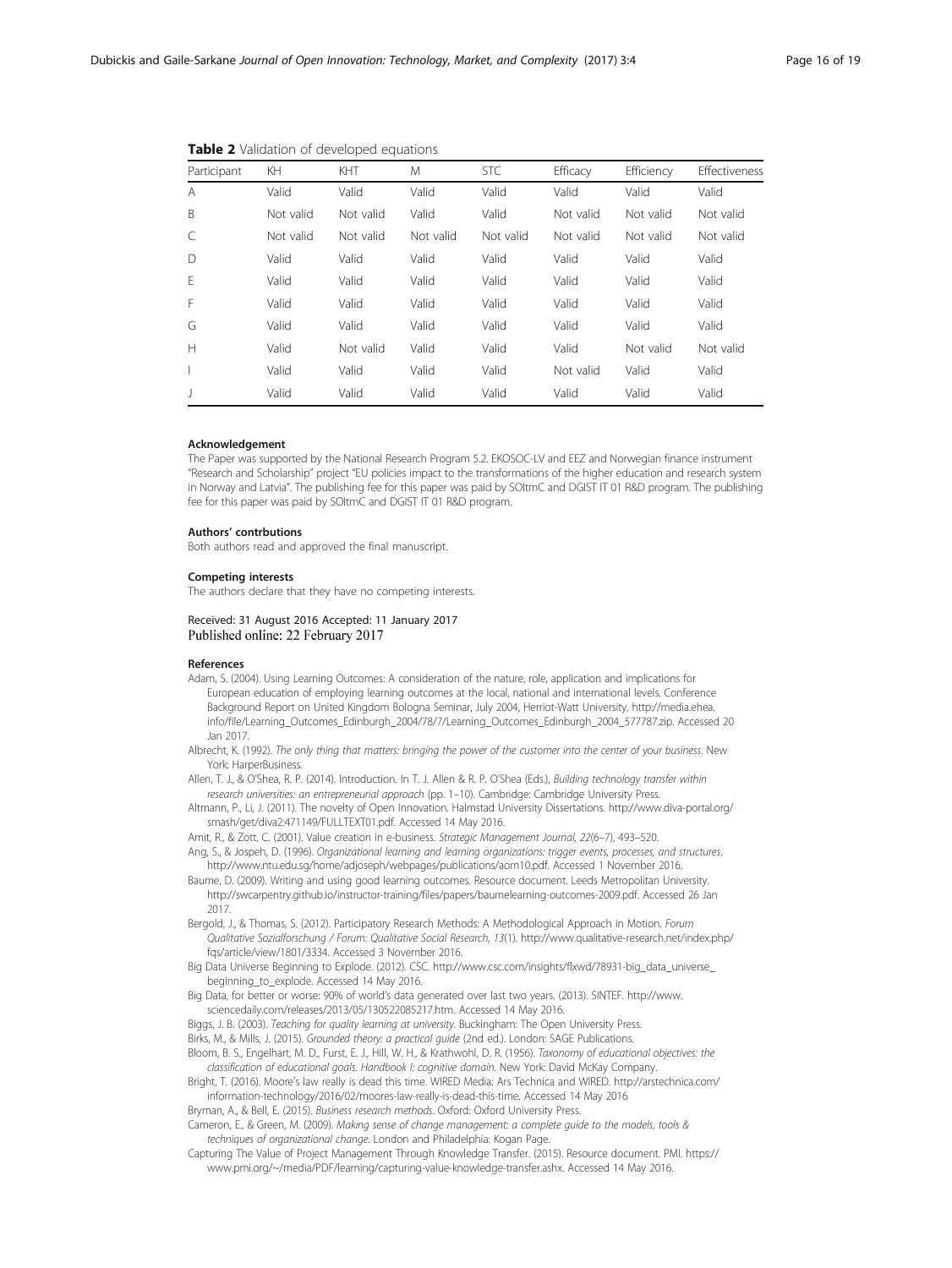<span id="page-16-0"></span>Carley, K. (1993). Coding choices for textual analysis: a comparison of content analysis and map analysis. Sociological Methodology, 23, 75–126.

Chesbrough, H. W. (2003). Open innovation: the new imperative for creating and profiting from technology. Boston: Harvard Business School Press.

Chesbrough, H. W., & Bogers, M. (2014). Explicating open innovation: clarifying an emerging paradigm for understanding innovation. In H. W. Chesbrough, W. Vanhaverbeke, & J. West (Eds.), New frontiers in open innovation (pp. 3–28). Oxford: Oxford University Press.

Chesbrough, H. W., & Di Minin, A. (2014). Open social innovation. In H. W. Chesbrough, W. Vanhaverbeke, & J. West (Eds.), New frontiers in open innovation (pp. 169–188). Oxford: Oxford University Press.

Chevalier, J. M., & Buckles, D. (2013). Participatory action research: theory and methods for engaged inquiry. New York: Routledge. Combe, M. (2014). Change Readiness: Focusing Change Management Where it Counts. PMI. [http://www.](http://www.peakperformancepm.com.au/uploads/32766/ufiles/Focusing-Change-Management-Where-it-Counts.pdf)

[peakperformancepm.com.au/uploads/32766/ufiles/Focusing-Change-Management-Where-it-Counts.pdf.](http://www.peakperformancepm.com.au/uploads/32766/ufiles/Focusing-Change-Management-Where-it-Counts.pdf) Accessed 20 January 2017.

Cowan, N. (2010). The magical mystery four: How is working memory capacity limited, and Why? Current Directions in Psychological Science, 19(1), 51–57.

Daft, R. L. (2010). Organization theory and design. Mason: South-Western Cengage Learning.

De Geus, A. P. (1988). Planning as learning. Harvard Business Review, 66(2), 70–74.

Deming, W. E. (1993). The New economics for industry, government, education (2nd ed.). Cambridge: The MIT Press.

Drucker, P. F. (1954). The practice of management. New York: Harper & Row.

Drucker, P. F. (1999). Management challenges for the 21st century. New York: HarperBusiness.

Dubickis, M., & Gaile-Sarkane, E. (2015). Perspectives on innovation and technology transfer. Procedia - Social and Behavioral Sciences, 213, 965–970.

- Dubickis, M., & Gaile-Sarkane, E. (2017). Tacit vs explicit knowledge dichotomy: state-of-the-art review for technology transfer purposes. In M. H. Bilgin, H. Danis, E. Demir, & U. Can (Eds.), Financial environment and business development (pp. 423–433). Cham: Springer International Publishing Switzerland.
- Effectiveness (n.d.). WebFinance.<http://www.businessdictionary.com/definition/effectiveness.html>. Accessed 14 May 2016
- Efficacy. (n.d.). American Heritage® Dictionary of the English Language, 5<sup>th</sup> Ed. (2011). [http://www.thefreedictionary.](http://www.thefreedictionary.com/efficacy) [com/efficacy.](http://www.thefreedictionary.com/efficacy) Accessed 14 May 2016

Efficiency. (n.d.). The American Heritage® Dictionary of the English Language, 5th Ed. (2013). [http://www.yourdictionary.](http://www.yourdictionary.com/efficiency) [com/efficiency](http://www.yourdictionary.com/efficiency). Accessed 14 May 2016

Ezzy, D. (2002). Qualitative analysis: practice and innovation. London: Routledge.

Fals-Borda, O. (1995). Research for social justice: some north–south convergences. [http://comm-org.wisc.edu/si/falsborda.](http://comm-org.wisc.edu/si/falsborda.htm) [htm](http://comm-org.wisc.edu/si/falsborda.htm). Accessed 14 May 2016.

Fifield, P. (2007). Marketing strategy: the difference between marketing and markets (3rd ed.). Oxford: Butterworth-Heinneman. Flay, B. R., Biglan, A., Boruch, R. F., Gonzalez Castro, F., Gottfredson, D., Kellam, S., Moscicki, E. K., Schinke, S., Valentine, J. C., &

Ji, P. (2005). Standards of evidence: criteria for efficacy, effectiveness and dissemination. Prevention Science, 6(3), 151-175. Foray, D., & Lundvall, B.-A. (2014). The knowledge-based economy: from the economics of knowledge to the learning economy. In D. Neef, G. A. Siesfeld, & J. Cefola (Eds.), The economic impact of knowledge (pp. 115–122). Oxford:

Butterworth-Heinneman.

Gee, S. (1981). Technology Transfer, Innovation and International Competitiveness, New York: John Wiley & Sons. Groen, A. J., & Linton, J. D. (2010). Is open innovation a field of study or a communication barrier to theory

development? Technovation, 30(11–12), 554. Gunelius, S. (2014). The data explosion in 2014 minute by minute – infographic. [http://aci.info/2014/07/12/the-data-](http://aci.info/2014/07/12/the-data-explosion-in-2014-minute-by-minute-infographic)

[explosion-in-2014-minute-by-minute-infographic](http://aci.info/2014/07/12/the-data-explosion-in-2014-minute-by-minute-infographic). Accessed 14 May 2016.

Harden, R. M. (2002). Editorial: developments in outcome-based education. Medical Teacher, 24(2), 117–120.

History of Learning Theories. (2014). Faculty of Education, The University of Hong Kong. [http://kb.edu.hku.hk/index.](http://kb.edu.hku.hk/index.php?id=5) [php?id=5.](http://kb.edu.hku.hk/index.php?id=5) Accessed 4 November 2016.

Hockey, R. (2013). The psychology of fatigue: work, effort and control. Cambridge: Cambridge University Press. Hutcherson, R. (2014). Organizational optimization. Bloomington: AuthorHouse.

Iacono, J. C., Brown, A., & Holtham, C. (2011). The use of the case study method in theory testing: the example of steel eMarketplaces. The Electronic Journal of Business Research Methods, 9(1), 57–65.

Jenkins, A., & Unwin, D. (2001). How to write learning outcomes. [https://www.ubalt.edu/cas/faculty/faculty-matters/](https://www.ubalt.edu/cas/faculty/faculty-matters/How%20to%20write%20student%20learning%20outcomes.pdf) [How%20to%20write%20student%20learning%20outcomes.pdf](https://www.ubalt.edu/cas/faculty/faculty-matters/How%20to%20write%20student%20learning%20outcomes.pdf). Accessed 14 May 2016.

Jensen, R. J., & Szulanski, G. (2007). Template use and the effectiveness of knowledge transfer. Management Science, 53(11), 1716–1730.

Kaplan, R. S., & Norton, D. P. (2004). Strategy maps: converting intangible assets into tangible outcomes. Boston: Harvard Business Press.

Kennedey, D. (2009). Writing and using learning outcomes: a practical guide. Cork: Quality Promotion Unit, University College Cork. Kolb, D. A. (1976). Management and the learning process. California Management Review, 18(3), 21-31.

Kotler, P. (2003). Marketing insights from A to Z: 80 concepts every manager needs to know. Hoboken: John Wiley & Sons. Kotler, P., & Armstrong, G. (2014). Principles of marketing. Upper Saddle River: Pearson.

Kotler, P., Kartajaya, H., & Setiawan, I. (2010). Marketing 3.0: from products to customers to the human spirit. New Jersey: John Wiley & Sons.

Krathwohl, D. R., Bloom, B. S., & Masia, B. B. (1964). Taxonomy of educational objectives, the classification of educational goals. Handbook II: affective domain. New York: David McKay Company.

Kumar, N. (2004). Marketing as strategy: understanding the CEO's agenda for driving growth and innovation. Boston: Harvard Business School Press.

LaChapelle, N. (2008). The structure of concern: a challenge for thinkers. USA: Lulu Press.

Laursen, K., & Salter, A. (2006). Open for innovation: the role of openness in explaining innovation performance among U.K. manufacturing firms. Strategic Management Journal, 27(2), 131–150.

Lewin, K. (1936). Principles of topological psychology. New York: McGraw-Hill.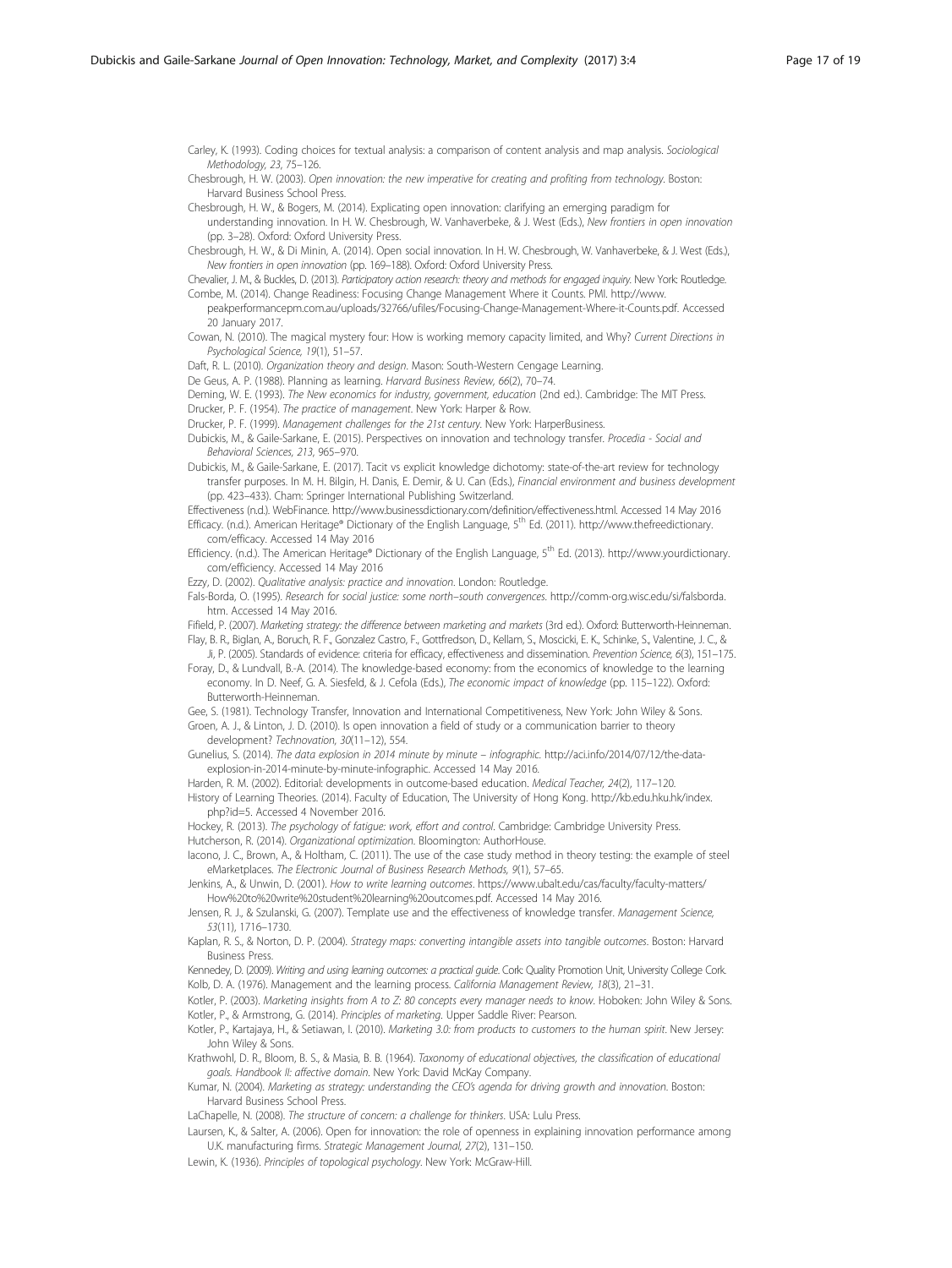<span id="page-17-0"></span>Lewin, K. (1946). Action research and minority problems. Journal of Social Issues, 2(4), 34–46.

Lunenburg, F. C. (2011). Expectancy theory of motivation: motivating by altering expectations. International Journal of Management, Business, and Administration, 15(1), 1–6.

Marley, J. (2000). Editorial: efficacy, effectiveness, efficiency. Australian Prescriber, 23(6), 114–115.

- Melkers, J., Bulger, D., & Bozeman, L. (1993). Technology transfer and economic development. In: R. Bingham & R. Mier (Eds.), Theories of local economic development: Perspectives from Across the Disciplines (pp. 232–247). Newbury Park: Sage
- McNiff, J., & Whitehead, J. (2011). All You need to know about action research. London: SAGE Publications.
- McNiff, J., Lomax, P., & Whitehead, J. (1996). You and your action research project. London: Routledge.
- Miller, G. A. (1956). The magical number seven, plus or minus two: some limits on our capacity for processing information. Psychological Review, 63(2), 81–97.
- Mintzberg, H. (2000). The rise and fall of strategic planning. Edinburgh: Pearson Education Limited.
- Nieminen, M., & Lehtoranta, O. (2015). Measuring broad-based innovation. Espoo: VTT Technical Research Centre of Finland. O'Brien, R. (1998). An overview of the methodological approach of action research. [http://www.web.ca/~robrien/papers/](http://www.web.ca/~robrien/papers/arfinal.html) [arfinal.html](http://www.web.ca/~robrien/papers/arfinal.html). Accessed 14 May 2016.
- O'Nelll, G., Murphy, F. (2010). Assessment. Guide to taxonomies of Learning. Resource document. University College Dublin. [http://www.ucd.ie/t4cms/ucdtla0034.pdf.](http://www.ucd.ie/t4cms/ucdtla0034.pdf) Accessed 14 May 2016.
- Osterwalder, A., Pigneur, Y., Bernarda, G., & Smith, A. (2014). Value proposition design: How to create products and services customers want. New Jersey: John Wiley & Sons.
- Ostroff, C., & Schmitt, N. (1993). Configurations of organizational effectiveness and efficiency. Academy of Management Journal, 36(6), 1345–1361.
- Pennings, J.M., Goodman, P.S. (1976). A Framework of Organizational Effectiveness. Paper presented at the Annual Meeting of the American Sociological Association (71st, New York, New York, August 30-September 3, 1976) and the Annual Meeting of the American Psychological Association (84th, Washington, D.C., September 3–7, 1976). [http://files.eric.ed.gov/fulltext/ED132672.pdf.](http://files.eric.ed.gov/fulltext/ED132672.pdf) Accessed 14 May 2016
- Pfefer, J., & Salancik, G. R. (2003). The external control of organizations: a resource dependence perspective. Stanford: Stanford University Press.
- Phillips, R. (2002). Technology business incubators: How effective as technology transfer mechanisms? Technology in Society, 24(3), 299–316.
- Porter, M. E. (1985). Competitive advantage: creating and sustaining superior performance. New York: Free Press.
- Porter, M. E., & Kramer, M. R. (2007). Strategy & society: the link between competitive advantage and corporate social responsibility. Boston: Harvard Business School Publishing.
- Quinn, R. E., & Rohrbaugh, J. (1983). A spatial model of effectiveness criteria: towards a competing values approach to organizational analysis. Management Science, 29(3), 363–377.
- Rogers, E. M. (1962). Diffusion of Innovations. New York: The Free Press of Glencoe.
- Rogers, E. M., Takegami, S., & Yin, J. (2001). Lessons learned about technology transfer. Technovation, 21(4), 253–261. Rothwell, R. (1992). Successful industrial innovation: critical factors for the 1990s. R&D Management, 22(3), 221–240.
- Roy, J. A. (2003). An approach to privatization in the 21st century. Bloomington: AuthorHouse.
- Sazali, A. W., & Raduan, C. R. (2011). The handbook of inter firm technology transfer: an integrated knowledge-based view and organizational learning perspective. Germany: LAP LAMBERT Academic Publishing.
- Schilling, D. R. (2013). Knowledge doubling every 12 months, soon to be every 12 hours. [http://www.industrytap.com/](http://www.industrytap.com/knowledge-doubling-every-12-months-soon-to-be-every-12-hours/3950) [knowledge-doubling-every-12-months-soon-to-be-every-12-hours/3950](http://www.industrytap.com/knowledge-doubling-every-12-months-soon-to-be-every-12-hours/3950). Accessed 14 May 2016.
- Schunk, D. H. (2012). Learning theories: An educational perspective. New York, NY, England: Macmillan Publishing Co, Inc.
- Seidle, R. J. (2013). The implications of organizational learning types for technological innovation. Montreal: McGill University Desautels Faculty of Management.
- Simonite, T. (2016). Moore's Law is Dead. Now What? MIT Technology Review. [https://www.technologyreview.com/s/](https://www.technologyreview.com/s/601441/moores-law-is-dead-now-what) [601441/moores-law-is-dead-now-what.](https://www.technologyreview.com/s/601441/moores-law-is-dead-now-what) Accessed 14 May 2016.
- Simpson, E. J. (1972). The classification of educational objectives in the psychomotor domain. Washington, DC: Gryphon House. Smith, A. (2016). How to write social sciences research paper: for students and professionals. USA: Lulu Press.
- Spady, W. (1994). Outcome-based education: critical isues and answers. Arlington: American Association of School Administrators.
- Technology Quarterly: After Moore's Law. (2016). The Economist. [http://www.economist.com/technology-quarterly/](http://www.economist.com/technology-quarterly/2016-03-12/after-moores-law) [2016-03-12/after-moores-law.](http://www.economist.com/technology-quarterly/2016-03-12/after-moores-law) Accessed 14 May 2016.
- Teece, D. J. (1981). The Market for Know-How and the Efficient International Transfer of Technology. The ANNALS of the American Academy of Political and Social Science, 458, 81-96.
- Teece, D. J. (2010). Business models, business strategy and innovation. Long Range Planning, 43(2–3), 172–194.
- Tones, K., & Tilford, S. (1994). Health promotion: effectiveness, efficiency and equity. London: Chapman & Hall.
- Trott, P., & Hartmann, D. (2009). Why 'open Innovation' is old wine in new bottles. International Journal of Innovation Management, 13(4), 715–736.
- Turner, V., Gantz, J.F., Reinsel, D., Minton, S. (2014). The Digital Universe of Opportunities: Rich Data and the Increasing Value of the Internet of Things. Executive Summary: Data Growth, Business Opportunities, and the IT Imperatives. IDC. [https://www.emc.com/leadership/digital-universe/2014iview/executive-summary.htm.](https://www.emc.com/leadership/digital-universe/2014iview/executive-summary.htm) Accessed 26 Jan 2017.
- Vanhaverbeke, W., & Chesbrough, H. W. (2014). A classification of open innovation and open business models. In H. W. Chesbrough, W. Vanhaverbeke, & J. West (Eds.), New frontiers in open innovation (pp. 50–68). Oxford: Oxford University Press.
- Von Hippel, E. (2005). Democratizing innovation. Cambridge: The MIT Press.
- Von Krogh, G. (2011). Is open innovation a field of study or a communication barrier to theory development? a commentary. Technovation, 31(7), 286.
- Vroom, V. H. (1964). Work and motivation. San Francisco: Jossey-Bass.